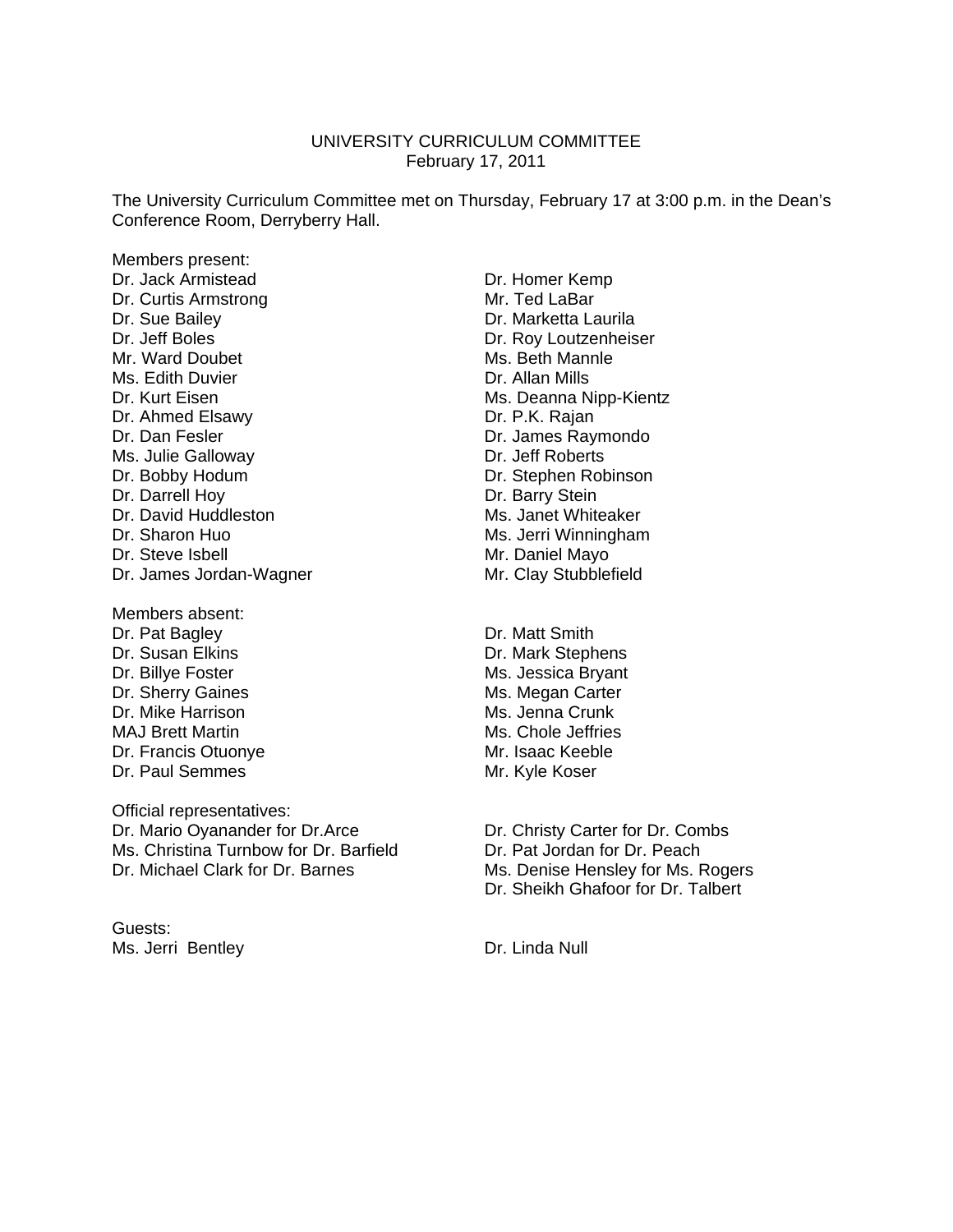# **SUMMARY OF PROCEEDINGS**

- I. Approval of agenda as revised
- II. Approval of October 21, 2010 minutes<br>III. Approval of course change for UNIV 10
- Approval of course change for UNIV 1020
- IV. Approval of course and curriculum changes from the Department of Music and Art
- V. Approval of new option for Bachelor of Music in Performance for Music Business from the Department of Music and Art
- VI. Proposal for program changes in Bachelor of Music MUIN and MUVO withdrawn
- VII. Approval of Art Education curriculum changes from the Department of Music and Art
- VIII. Approval of course addition from the Department of History
- IX. Approval of course change from the Department of History
- X. Approval of curriculum change from the Department of Sociology and Political Science
- XI. Approval of curriculum changes from the Department of Mechanical Engineering
- XII. Informational Only UNIV 1020 change from the College of Engineering
- XIII. Approval of course addition and changes from the Department of Civil & Environmental Engineering<br>XIV. Approval of d
- Approval of course addition from the Department of Chemical Engineering
- XV. Approval of course additions, changes and curriculum changes from the Department of Electrical and Computer Engineering
- XVI. Approval of course changes from the Department of Manufacturing and Industrial **Technology**
- XVII. Approval of curriculum addition from the Department of Exercise Science, Physical Education and Wellness
- XVIII. Approval of course additions, deletions and curriculum change from the Department of Exercise Science, Physical Education and Wellness
- XIX. Approval of curriculum changes from the Department of Foreign Languages
- XX. Appointment of nominating committee for 2011-12 chairperson

# **1. Approval of Agenda**

**Motion.** Upon the request of the Department of Music and Art, Dr. Raymondo moved to withdraw item #4 (Addition to General Education Core for Music Majors only) from the agenda. The motion was seconded and carried.

# **2. Approval of October 21, 2010 minutes**

**Motion.** Dr. Elsawy moved to approve the minutes as submitted. The motion was seconded by Dr. Robinson and carried.

# **3. Approval of Change to UNIV 1020 and Equivalent Courses**

In a memorandum dated January 28, 201, approval was requested for the following:

Course Change

FROM: UNIV 1020. First-Year Connections.

TO: UNIV 1020. First-Year Connections.

Prerequisite: Freshman standing.

**Motion.** Dr. Kemp moved to approve the change effective Fall 2011. The motion was seconded by Dr. Mills and carried.

# **4. Approval of Curriculum Changes from the Department of Music and Art**

In a memorandum dated February 9, 2011, approval was requested for the following:

# **Changes:**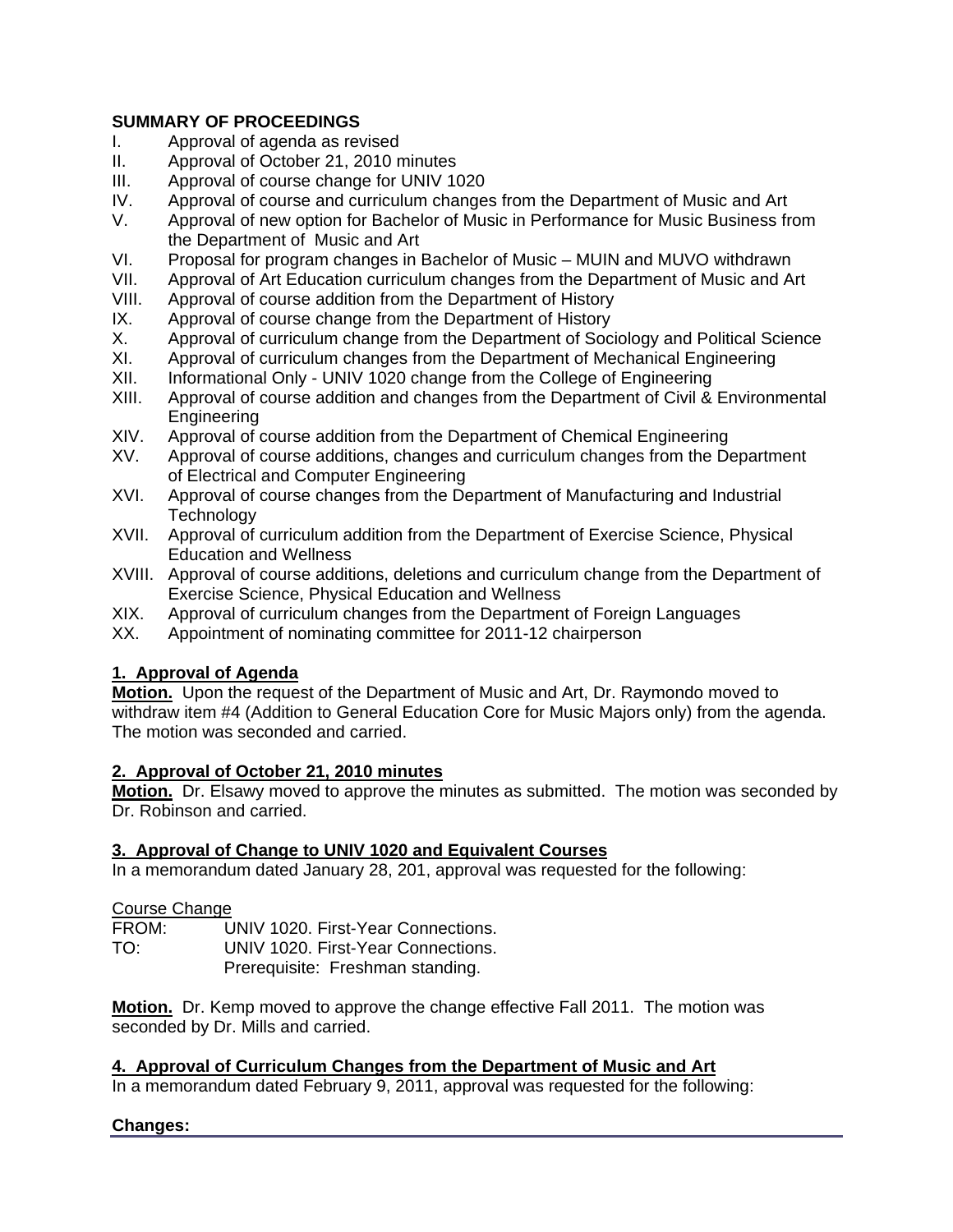- 1. Changes in prerequisites, course descriptions.
- From: MUED 3110 Materials and Methods in Music, K-6. Lec. 3. Credit 3.
- To: MUED 3110 Materials and Methods in Music, K-5. Lec. 3. Lab. 1. Credit 3. Prerequisite: Admission to Teacher Education Program. This course will explore materials, methods and techniques used in teaching general music to children in grades Kindergarten through five. Public school field experience required.

From: MUED 3130 Materials and Methods in Instrumental Music, 7-12. Lec. 3. Credit 3.

To: MUED 3130 Materials and Methods in Instrumental Music, 6-12. Lec. 3. Lab. 1. Credit 3.

Prerequisite: Admission to Teacher Education Program. Intended for the instrumental music education major, this course will explore a variety of materials, methods and techniques that can be used to build and maintain successful school band and orchestra programs. Public school field experience required.

- From: MUED 3140 Materials and Methods in Vocal Music, 7-12. Lec. 3. Credit 3.
- To: MUED 3140 Materials and Methods in Vocal Music, 6-12. Lec. 3. Lab. 1. Credit 3. Prerequisite: Admission to Teacher Education Program. Intended for the vocal/general music education major, this course is directed toward developing a working knowledge of teaching strategies necessary for successful choral/general music programs. Public school field experience required.

2. Curriculum change for Bachelor of Music in Music Education Instrumental/General - Strings (MUIN) and Course Change. Delete: MUED 3730. String Pedagogy and Literature I. Add: MUED 3735. String Pedagogy and Literature I. Lec. 1. Lab. 2. Credit 2. *(new course)* Techniques and methods used in developing a public school string education program. (Syllabus attached)

3. Change in prerequisites.

The following classes all currently require the successful completion of a Piano Exam skills test as a prerequisite:

- i. MUED 3110. Materials and Methods in Music, Grades K-6
- ii. MUED 3130. Materials and Methods in Instrumental Music, Grades 7-12.
- iii. MUED 3140. Materials and Methods in Vocal Music, Grades 7-12.
- iv. MUED 3230. Marching Band Techniques.
- v. MUED 3620. Fundamentals of Conducting.
- vi. MUED 3810. Practicum in Music Education I.
- vii. MUED 3830. Practicum in Music Education II, Instrumental.
- viii. MUED 3840. Practicum in Music Education II, Vocal.
- ix. MUS 3130. Form and Analysis.
- x. MUS 3210. Instrumentation.
- xi. MUS 3220. Jazz Composition and Arranging I.
- xii. MUS 3240. Choral Literature.
- xiii. MUS 4250. Recording Techniques.

From: Piano Exam (delete)

To: For all the above course descriptions, delete the words "Piano Exam" and add MUS 1024 to the list of prerequisites. *Example:*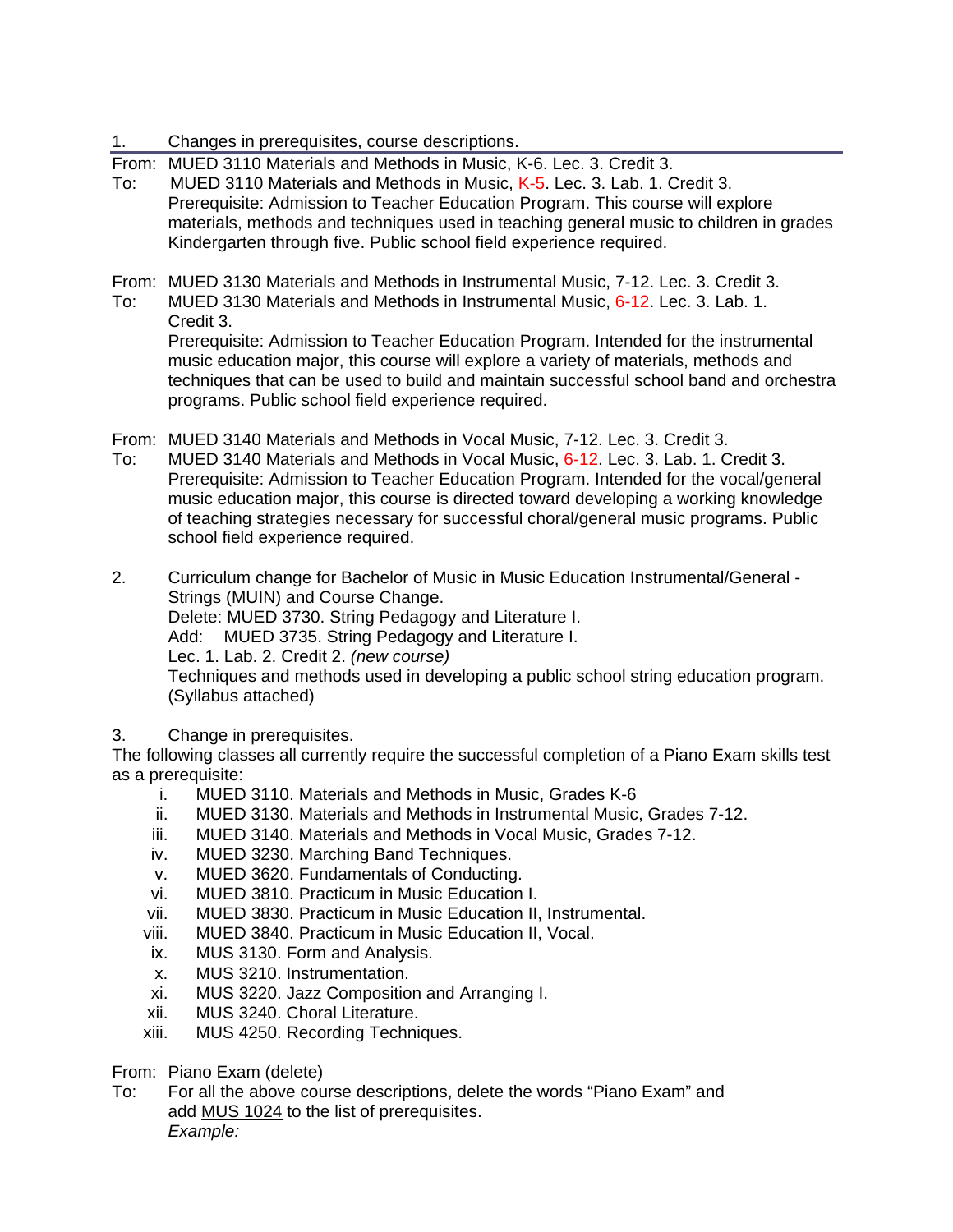# **MUS 3130. Form and Analysis…**

*Old –* Prerequisites: MUS 2130 and Harmony/AT/Piano Exam. *New* - Prerequisites: MUS 1024, 2130 and Harmony/AT Exam.

- 4. Change in prerequisites.
- From: MUS 3210. Instrumentation. Lec. 2. Credit 2.

Prerequisites: MUS 2130, MUS 2140, MUS 4510, and Harmony/AT/Piano Exam. To: Prerequisites: MUS 1024, MUS 2130, MUS 2140, MUS 4510, MUED 3620, and Harmony/AT/Exam.

5. Change in course descriptions.

The following classes require passage of the PPST (Pre-Professional Skills Test) as a prerequisite:

- 1. MUED 3110. Materials and Methods in Music, Grades K-6
- 2. MUED 3130. Materials and Methods in Instrumental Music, Grades 7-12.
- 3. MUED 3140. Materials and Methods in Vocal Music, Grades 7-12.
- 4. MUED 3230. Marching Band Techniques.
- 5. MUED 3620. Fundamentals of Conducting.
- 6. MUED 3810. Practicum in Music Education I.
- 7. MUED 3830. Practicum in Music Education II, Instrumental.
- 8. MUED 3840. Practicum in Music Education II, Vocal.

From: PPST (all instances)

To: Praxis I exam (all instances)

- 6. Updating titles of degree programs.
- From: Bachelor of Music (MUS) Instrumental Licensure (MUIN), all instances.
- To: Bachelor of Music (MUS) Instrumental/General Music K-12 Licensure (MUIN)

From: Bachelor of Music (MUS) Vocal/General Licensure (MUVO), all instances.

To: Bachelor of Music (MUS) Vocal/General Music K-12 Licensure (MUVO)

# **7. Change in prerequisites.**

To reflect the departmental policy, the phrase "with a grade of C or better" will be added to existing prerequisite(s) for the following group of classes:

| MUS 1081. Improvisation I.                                                 | Lab. 2. Credit 1.         |
|----------------------------------------------------------------------------|---------------------------|
| Prerequisites: MUS 1140 and MUS 1150 with a grade of C or better.          |                           |
| MUS 1082. Improvisation II.                                                | Lab. 2. Credit 1.         |
| Prerequisite: MUS 1081 with a grade of C or better. Development of         |                           |
| MUS 1140. Harmony II.                                                      | Lec. 3. Credit 3.         |
| Prerequisite: MUS 1120 with a grade of C or better. Corequisite: MUS 1150. |                           |
| <b>MUS 1150. Aural Techniques II.</b>                                      | Lab. 2. Credit 1.         |
| Prerequisite: MUS 1130 with a grade of C or better. Corequisite: MUS 1140. |                           |
| MUS 2110. Harmony III.                                                     | Lec. 1. Lab. 2. Credit 2. |
| Prerequisite: MUS 1140 with a grade of C or better. Corequisite: MUS 2120. |                           |
| MUS 2130. Harmony IV.                                                      | Lec. 1. Lab. 2. Credit 2. |
| Prerequisite: MUS 2110 with a grade of C or better. Corequisite: MUS 2140. |                           |
| <b>MUS 2140. Aural Techniques IV.</b>                                      | Lab. 2. Credit 1.         |
| Prerequisite: MUS 2120 with a grade of C or better. Corequisite: MUS 2130. |                           |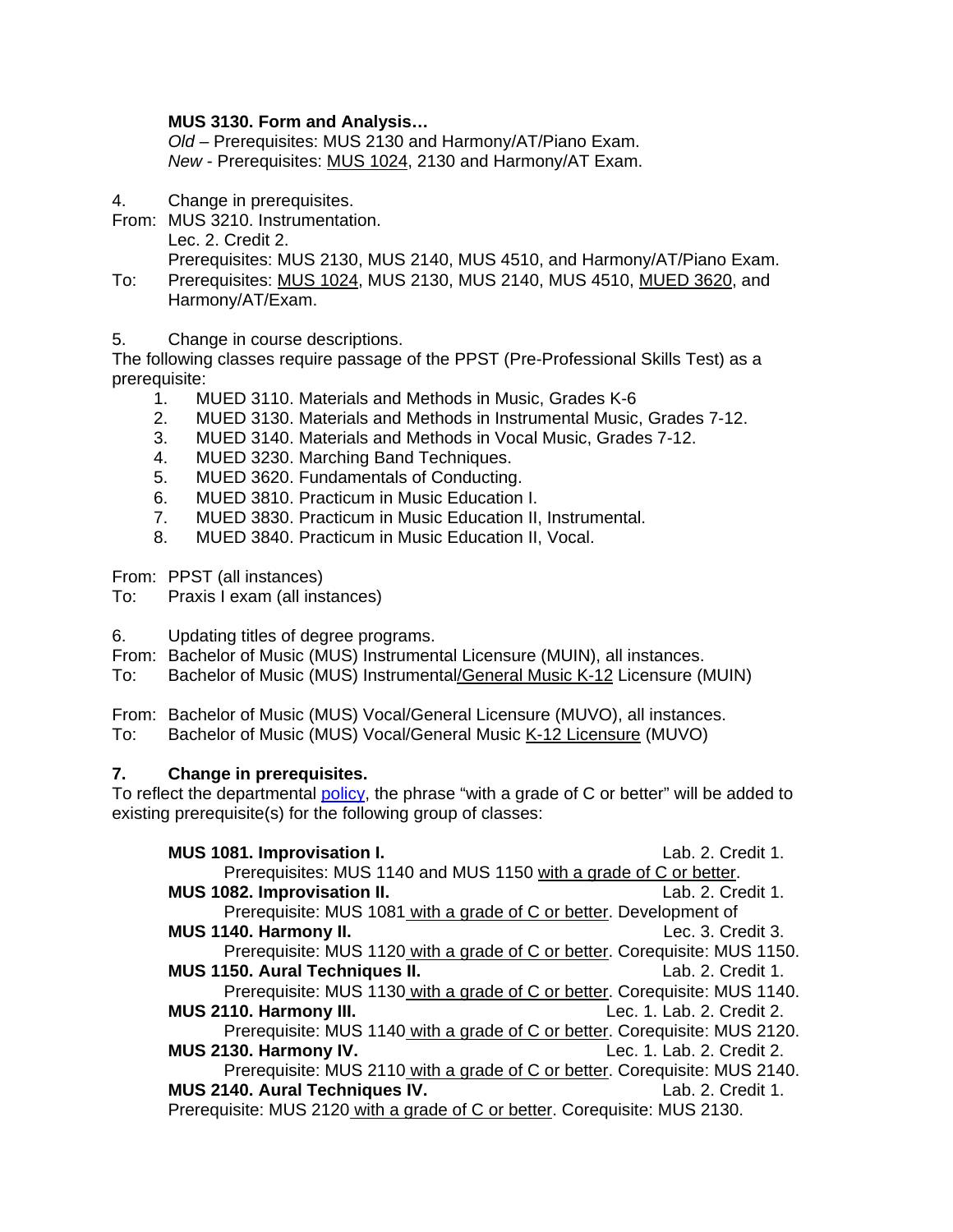| <b>MUS 3130. Form and Analysis.</b>                                                | Lec. 2. Credit 2.           |
|------------------------------------------------------------------------------------|-----------------------------|
| Prerequisites: MUS 2130 with a grade of C or better and Harmony/AT/Piano Exam.     |                             |
| MUS 3140. Counterpoint.                                                            | Lec. 3. Credit 3.           |
| Prerequisite: MUS 3130 with a grade of C or better.                                |                             |
| <b>MUS 3210. Instrumentation.</b>                                                  | Lec. 2. Credit 2.           |
| Prerequisites: MUS 2130, MUS 2140, MUS 4510 with a grade of C or better, and       |                             |
| Harmony/AT/-Piano Exam.                                                            |                             |
| MUS 3220. Jazz Composition and Arranging I.                                        | Lec. 2. Credit 2.           |
| Prerequisites: MUS 2130, 2140 with a grade of C or better, Harmony/AT/-Piane Exam. |                             |
| MUS 3230. Jazz Composition and Arranging II.                                       | Lec. 2. Credit 2.           |
| Prerequisite: MUS 3220 with a grade of C or better.                                |                             |
| MUS 3240. Choral Literature.                                                       | Lec. 2. Credit 2.           |
| Prerequisites: MUS 2130, MUS 2140 with a grade of C or better, Harmony/AT/-Piano   |                             |
| Exam.                                                                              |                             |
| <b>MUS 3010. Music History and Literature I.</b>                                   | Lec. 3. Credit 3.           |
| Prerequisites: MUS 1030, 1140, and 1150 with a grade of C or better.               |                             |
| MUS 3020. Music History and Literature II.                                         | Lec. 3. Credit 3.           |
| Prerequisites: MUS 1030, 1140, 1150 with a grade of C or better.                   |                             |
| MUS 3810. Vocal Pedagogy and Literature II.                                        | Lec. 2. Credit 2.           |
| Prerequisite: MUS 3800 with a grade of C or better.                                |                             |
| MUS 4120 (5120). Contemporary Music.                                               | Lec. 2. Credit 2.           |
| Prerequisites: MUS 3010 or 3020 and MUS 2110-2120 with a grade of C or better.     |                             |
| <b>MUS 4250. Recording Techniques.</b>                                             | Lec. 2. Lab. Arr. Credit 2. |
| Prerequisites: MUS 2310, 2140 with a grade of C or better, Harmony/AT/Piane Exam.  |                             |
| <b>MUS 4510. Computer Applications in Music.</b> Lec. 1. Lab. 2. Credit 2.         |                             |
| Prerequisites: MUS 1120 and MUS 1130 with a grade of C or better.                  |                             |

# 8. Change in course descriptions.

Please change course descriptions for the following classes based on this statement of Departmental policy:

# *Performance Majors*

*5. A minimum grade of "B" is required to pass a degree recital.* 

# **MUS 3950. Junior Recital. Consumersity Credit 1. Credit 1.**

Prerequisite: Consent of studio instructor. Corequisite: Enrollment in upper level private instruction in pertinent studio. Recital fee applies. Bachelor of Music in Performance majors must earn a grade of B or better to pass.

# **MUS 4000. Senior Recital. CLASS 2008 120 AUS 4000. Senior Recital. Credit 1.**

Prerequisite: Consent of studio instructor. Corequisite: Enrollment in upper level private instruction in pertinent studio. Recital fee applies. Bachelor of Music in Performance majors must earn a grade of B or better to pass.

# 9. Catalog correction.

Delete the following statement from page 150 of the current Undergraduate Catalog for Bachelor of Music (MUS) Instrumental/General Music K-12 Licensure (MUIN) majors:

*\*\*Students with no vocal experience must enroll in one semester of MUS 1021, Class Voice, and one semester of MUS 1070, Concert Choir. Students with previous vocal training enroll for two semesters in a choral ensemble.*

10. Curriculum change.

In the Bachelor of Music in Performance, Instrumental (MUPI) concentration:

**Delete:** 2 credits of Electives from Senior Year.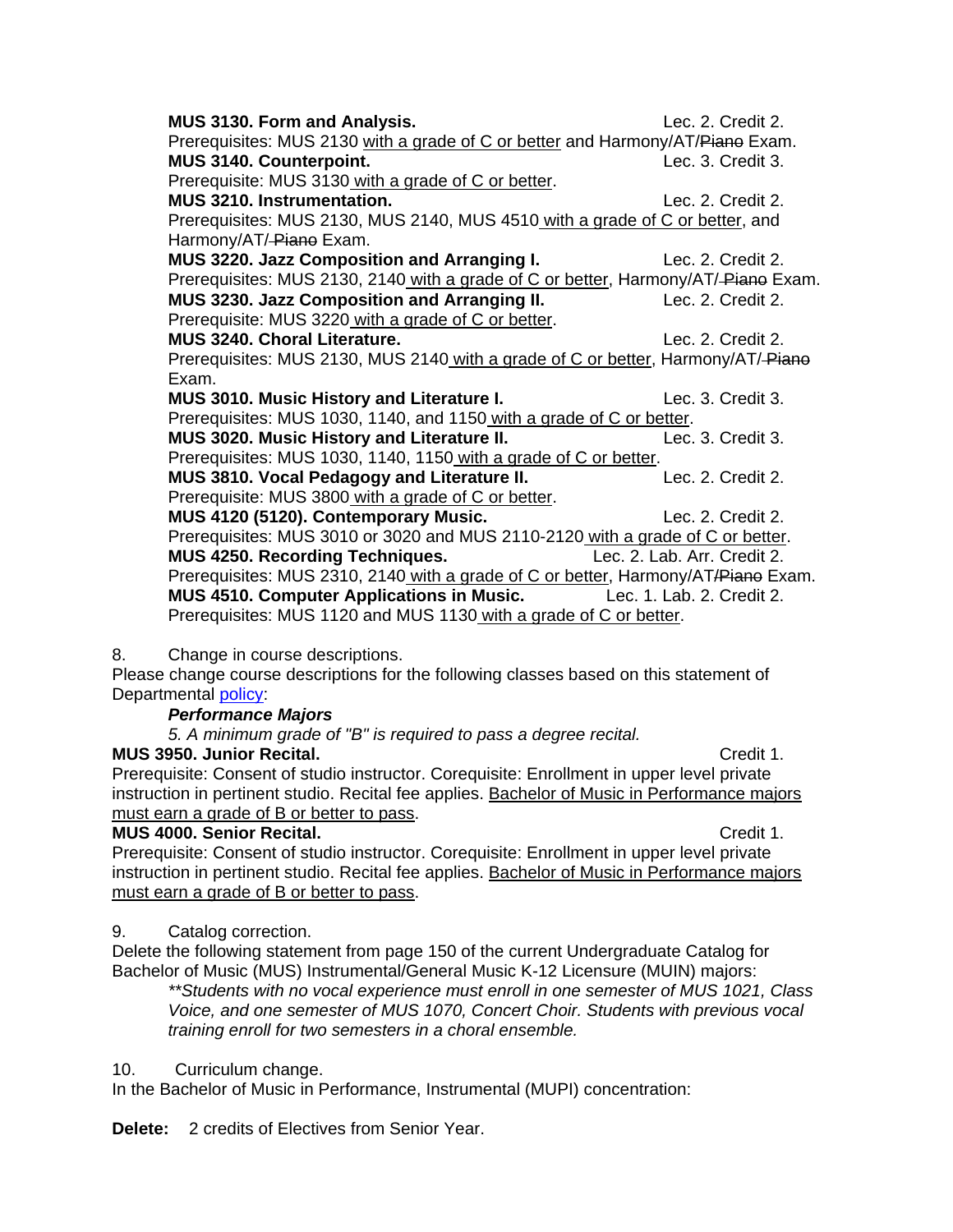**Add:** MUED 3630 Instrumental Conducting and Literature, 2 credits, to Junior Year. **Move:** HIST 2020 to Senior Year.

11. Curriculum change.

In the Bachelor of Music in Performance, Piano (MUPP) concentration:

**Delete:** Minor Ensemble, 2 credits, from Senior Year, and

**Delete:** MUS 1005 Chamber Music, 1 credit, from Junior Year.

**Add:** Upper Level Elective(s), 3 credits, to Senior Year.

Justification: Adding three Upper Division credits is necessary to meet the 36-credit Upper Level minimum requirement for undergraduate degrees. No net change in degree program credits.

12. Change in course number:

**Change:** From: MUS 1006 Opera Workshop. Lab. 2. Credit 0-1. To: MUS 3006 Opera Workshop. Lab. 2. Credit 0-1.

13. Curriculum change.

In the Bachelor of Music in Performance, Vocal (MUPV) concentration:

- **Change:** From three credits of MUS 1006 to three credits of MUS 3006 (see #12 above)
- **Delete:** MUS 1029 Oratorio Class. 1 credit, from Senior Year,<br>**Delete:** MUS 1081 and MUS 1082 Improvisation I/II. 1 credit e
- **Delete:** MUS 1081 and MUS 1082 Improvisation I/II. 1 credit each for (deleting 2 credits).
- **Delete:** Foreign Language elective, 3 credits, from Senior Year.
- **Add:** Upper Division Elective(s), 2 credits, to Junior Year. MUED 4510 or 4520 Special Problems, 2 credits, to Senior Year. MUS 3240 Choral Literature, 2 credits, to Senior Year.
- 14. Change in course description.

From:

MUED 1820. Introduction to Music Education. Lab. 3. Credit 1. An introduction to the music education profession with emphasis on observing a variety of K-12 public school teaching/conducting settings.

To:

MUED 1820. Introduction to Music Education. Lab. 3. Credit 1. Prerequisites: MUS 1140 and MUS 1150. Introduction to the music education profession with emphasis on observing a variety of K-12 public school teaching/conducting settings. Music Education majors only.

**Motion.** Mr. LaBar moved to approve the changes effective Fall 2011. The motion was seconded by Dr. Mannle and carried.

**4. Approval of New Bachelor of Music in Performance option in Music Business** In a memorandum dated February 8, 2011, approval was requested for the following:

New Option in Bachelor of Music in Performance concentration: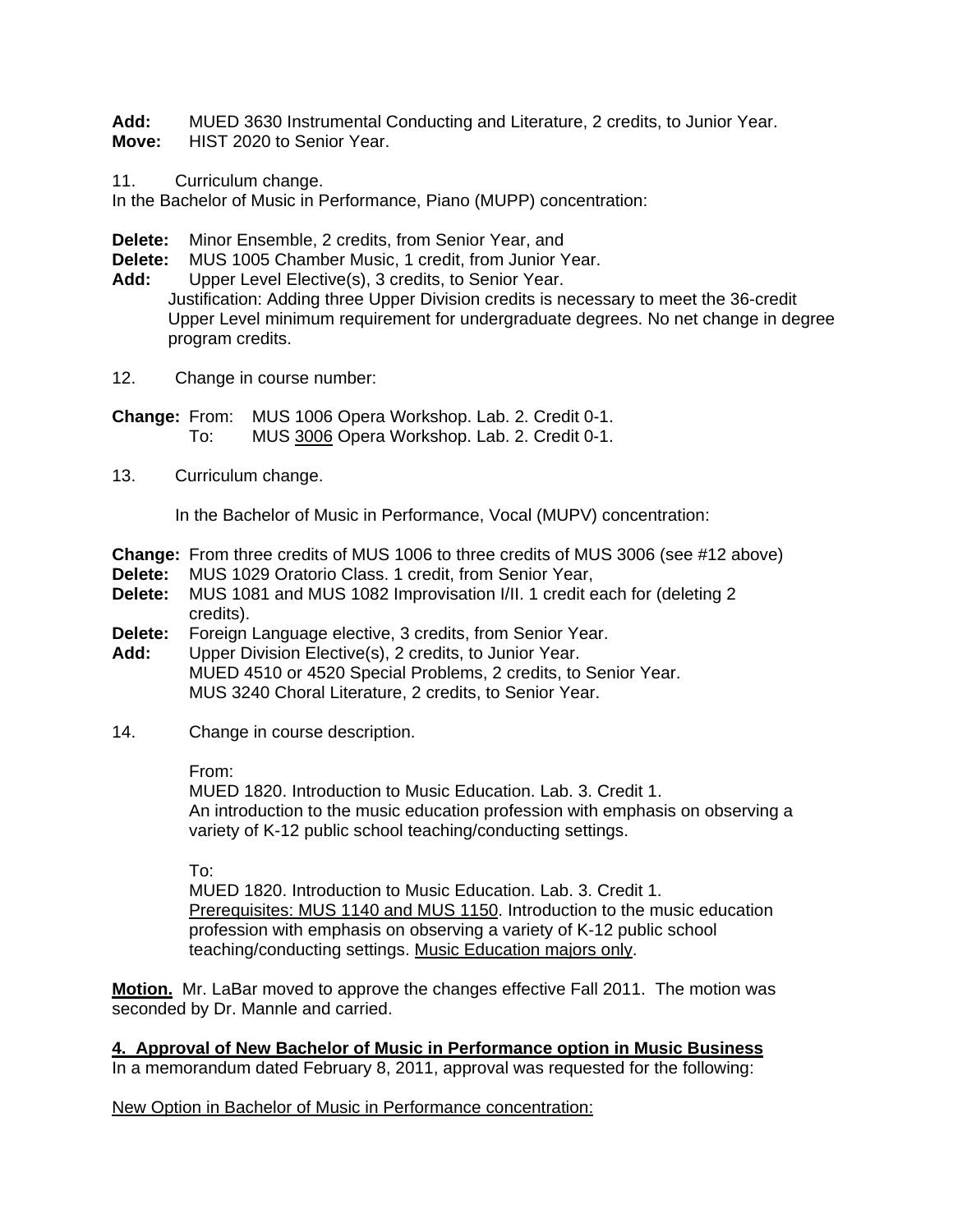# **Music - Performance MUSIC (MUS) MUSIC BUSINESS (MUPB)**

| sem. hrs.<br>Freshman Year                      |   |
|-------------------------------------------------|---|
| UNMU 1020 <sup>1</sup> First-Year Connections   |   |
| ENGL 1010 Writing I                             | 3 |
| ENGL 1020 Writing II                            | 3 |
| Any General Education Math                      | 3 |
| MUS 1021 <sup>2</sup> Class Voice Instruction I | 1 |
| MUS 1023 Intermediate Class Piano for           |   |
| <b>Music Majors III</b>                         |   |
| MUS 1024 Intermediate Class Piano for           |   |
| Music Majors IV                                 |   |
| MUS 1030 Music Appreciation (Spring)            | 3 |
| MUS 1070 <sup>2</sup> Concert Choir             | 1 |
| MUS 1120 Harmony I                              | 3 |
| MUS 1130 Aural Techniques I                     | 1 |
| MUS 1140 Harmony II                             | 3 |
| MUS 1150 Aural Techniques II                    | 1 |
| <b>Applied Music</b>                            | 4 |
| <b>Major Ensemble</b>                           |   |
| Total                                           |   |

| <b>Junior Year</b><br>sem. hrs.          |   |
|------------------------------------------|---|
| <b>HIST 2010 American History I</b>      | З |
| HIST 2020 American History II            | 3 |
| ACCT 3720 Survey of Accounting           | 3 |
| BMGT 3510 Management & Organizational    |   |
| <b>Behavior</b>                          | З |
| MKT 3400 Principles of Marketing         | 3 |
| MUED 3630 Instrumental Conducting and    |   |
| Literature                               | 2 |
| MUS 3010 Music History and Literature I  | 3 |
| MUS 3020 Music History and Literature II | 3 |
| MUS 3130 Form and Analysis               | 2 |
| <b>Applied Music</b>                     | 4 |
| <b>Major Ensemble</b>                    | 2 |
| Total                                    |   |

| <b>Sophomore Year</b>                     | sem. hrs.     |
|-------------------------------------------|---------------|
| ENGL 2130, 2230 or 2330                   | 3             |
| <b>Natural Science Electives</b>          | 8             |
| PC 2500 or SPCH 2410                      | 3             |
| MUS 1081 Improvisation I                  | 1             |
| MUS 2110 Harmony III                      | 2             |
| MUS 2120 Aural Techniques III             | 1             |
| MUS 2130 Harmony IV                       | $\mathcal{P}$ |
| MUS 2140 Aural Techniques IV              | 1             |
| MUS 4510 Computer Applications in Music 2 |               |
| <b>Applied Music</b>                      |               |

# **(Leading to the Bachelor of Music Degree)**

| <b>Major Ensemble</b>                                 |           |
|-------------------------------------------------------|-----------|
| Total                                                 |           |
|                                                       |           |
| <b>Senior Year</b>                                    | sem. hrs. |
| Humanities/Fine Arts Elective                         | 3         |
| ECON 2010 <sup>4</sup> Principles of Microeconomics 3 |           |
| ECON 2020 <sup>4</sup> Principles of Macroeconomics3  |           |
| FIN 3210 Principles of Managerial                     |           |
| Finance                                               | 3         |
| LAW 3810 Legal Environment of Business                | 3         |
| MUS 3710 Pedagogy and Literature I                    | 2         |
| MUS 4000 Senior Recital                               | 1         |
| <b>MUS 4250 Recording Techniques</b>                  | 2         |
| Guided Business Elective <sup>3</sup>                 | 3         |
| Music Elective(s)                                     | 2         |
| <b>Applied Music</b>                                  | 4         |
| <b>Major Ensemble</b>                                 |           |
| Total                                                 |           |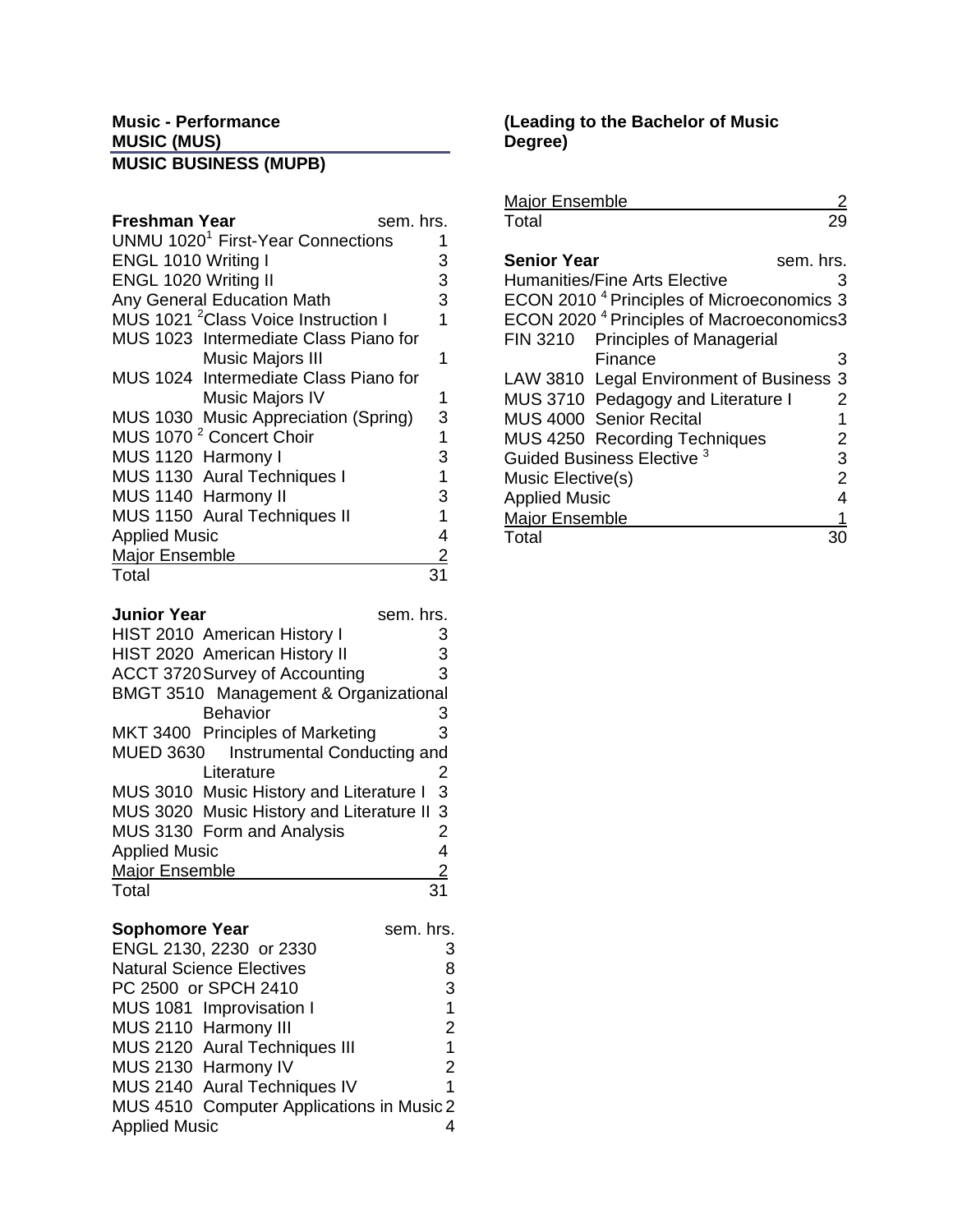$1$  This course not included in 120-hour curriculum.

 $2$  For these classes voice students substitute MUS 1210 and 1220 Diction for Singers I and II.

 $3$  This course to be selected in consultation with the student's advisor from the following list: BMGT 3630. Human Resource Management

DS 3810. Business Applications of Microcomputers

DS 3841. Management Information Systems

FIN 3220. Intermediate Financial Management

MKT 3650. Sales Management

MKT 4500. Retail Marketing Management

<sup>4</sup> These courses fulfill the Social/Behavioral Science requirement for general education.

Music 63 hrs 53% Business 24 hrs 20% Upper Division 41 hrs Program Total 120 hr **Effective Date: Fall, 2011**

**Motion.** Dr. LaBar moved to approve the new option effective Fall 2011. The motion was seconded by Dr. Stein.

# **6. Proposal for Program Changes in Bachelor of Music – MUIN and MUVO Options Withdrawn from the Department of Music and Art**

After considerable discussion regarding the proposal's need for three credits in humanities to be added, and the need for these credits to be approved as general education courses at the state level, Mr. LaBar withdrew the proposal from the agenda.

# **7. Approval of Art Education Course Additions and Program Changes**

In a memorandum dated January 26, 2011, approval was requested for the following:

# Course Additions:

# **ARED 3155. Elementary Practicum.** Lab. 1. Credit 1.

Prerequisites: ARED 2020, ART 3200. Corequisite: ART 3205. This practicum is to prepare art education students for their Residency I and II requirements in the senior year. Students will be required to spend at least 20 hours in a public school elementary art environment.

# **ARED 3165. Secondary Practicum.** Lab. 1. Credit 1.

Prerequisites: ARED 2020, ARED 3155, ART 3200, ART 3205.

This practicum is to prepare art education students for their Residency I and II requirements in the senior year. Students will be required to spend at least 20 hours in a public school secondary art environment.

# **ART 3205. Methods and Media.** Lec. 1. Studio 1. Credit 2.

Prerequisite: ARED 2020, ART 3200.

The course is structured to provide art education majors with opportunities to constructively develop and apply their knowledge and skills in the theory and practice of teaching the visual arts.

# **ARED 4871. Residency I.** Credit 5.

Corequisite: ARED 4872.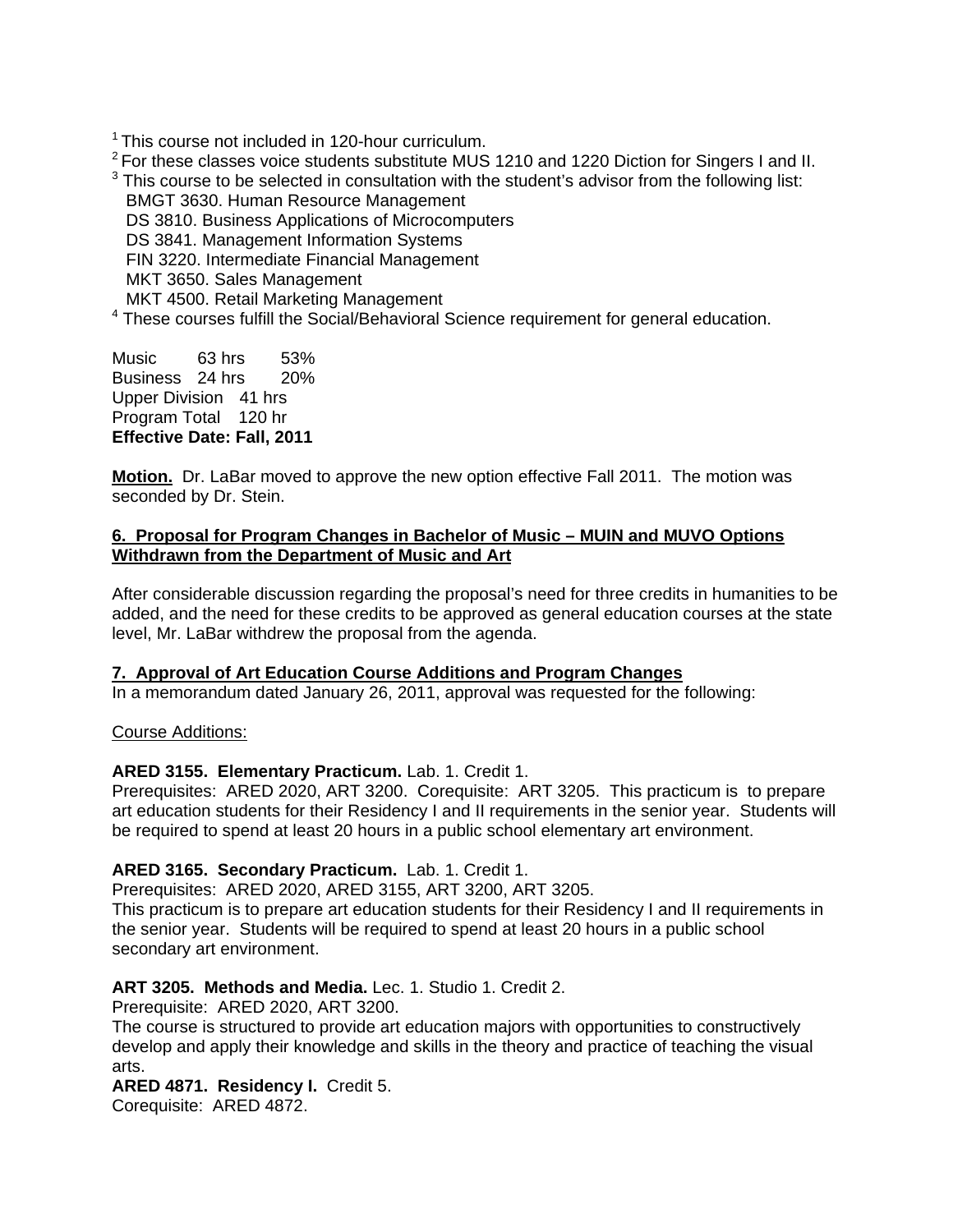Performance based clinical experience in authentic settings involving planning appropriate instruction based on student's needs, creating a positive learning environment, communicating and collaborating with colleagues and others, effectively assessing student learning and reflecting on practice.

# **ARED 4872. Professional Seminar I.** Credit 5.

Corequisite: ARED 4871. Seminar for residency I candidates to develop curriculum, identify effective instructional strategies, and implement appropriate assessment methods to support and meet the needs of all learners.

# **ARED 4881. Residency II.** Credit 10.

Corequisite: ARED 4882.

Performance based full time clinical experience in authentic settings involving planning appropriate instruction based on student's needs, demonstrating effective instructional strategies, creating a positive learning environment, communicating and collaborating with colleagues and others, effectively assessing student learning and reflecting on practice.

## **ARED 4882.** Professional Seminar II. Credit 2.

Corequisite: ARED 4881.

Seminar for residency II candidates supporting professional development in areas of planning, assessment, instruction, classroom management, communication and reflection.

#### **Course Deletions from Program:**

**EDPY 3300 – 3 ARED 3220 – 2 ARED 4870 – 5 ARED 4880 - 5 ARED 4890 - 2 SPED 3000 – 3** 

**Program Changes:** 

**From: ART 2510, 2610,2710, 2810, or 2910 6 To: ART 2510, 2610,2710, 2810, or 2910 3** 

**Motion.** Mr. LaBar requested to change ART 2320 Drawing I to ART 2320 Drawing II under the Sophomore year. He moved to approve the changes effective Fall 2011. The motion was seconded by Dr. Mannle and carried.

# **8. Approval of Course Addition from the Department of History**

In a memorandum dated January 27, 2011, approval was requested for the following:

#### Course Addition:

HIST 4710 (5710). History of Africa. Change of the Lec. 3 Credit 3. History of Africa with an emphasis on the nineteenth and twentieth centuries.

**Description:** This course will primarily focus on the African continent through the interaction of its peoples with Europe and other cultures from around the world, and the ways in which African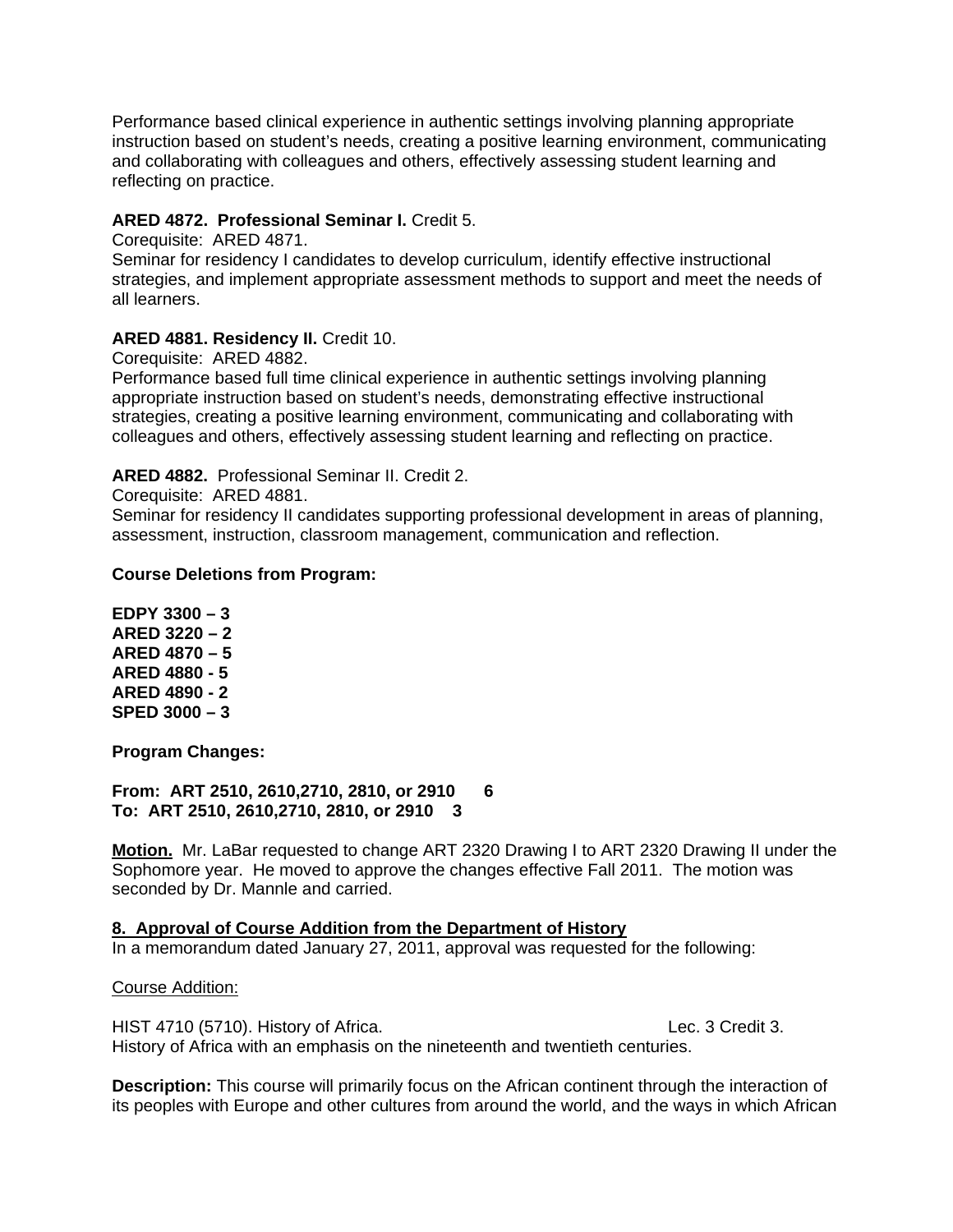cultures responded to these interactions. The majority of the course will focus on the nineteenth and twentieth centuries, but will consider earlier developments including the introduction of Islam, cultural interactions with the world during the 1300s-1700s, and the slave trade.

**Motion.** Dr. Roberts moved to approve the addition effective immediately. The motion was seconded by Dr. Eisen and carried.

#### **8. Approval of Course Change from the Department of History**

In a memorandum dated January 24, 2011, approval was requested for the following:

Course Change: From: HIST 3410. Historical Methods. Lec. 3. Credit 3. Prerequisites: None

To: (As Amended) HIST 3410, Historical Methods. Lec. 3. Credit 3. Prerequisite: Permission required.

**Motion.** Dr. Roberts requested to amend the proposal to read as stated above and moved to approve the change effective Fall 2011. The motion was seconded by Dr. Eisen and carried.

### **9. Approval of Curriculum Change from the Department of Sociology and Political Science**

In a memorandum dated November 17, 2010, approval was requested for the following:

Curriculum Change: Sociology Major with a Concentration in Social Work From: Junior Year PSY course

To: Junior Year PSY course or EDPY 2200

**Motion.** Dr. Stein moved to approve the change effective Fall 2011. The motion was seconded by Dr. Laurila and carried.

## **10. Approval of Curriculum Changes and Course Additions from the Department of Mechanical Engineering**

#### Curriculum Changes:

#### **To be added to the new M.E. 2011-12 Curriculum as required by TBR:**

- **1.** PHYS 2120 Calculus-based Physics II (3 cr-hr)
- **2.** PHYS 2111 Calculus-based Physics I Lab (1 cr-hr)
- **3.** PHYS 2121 Calculus-based Physics II Lab (1 cr-hr)
- **4.** MATH 2010/2011 Elementary Matrix Algebra Lec/Lab (2 ,1 cr-hr)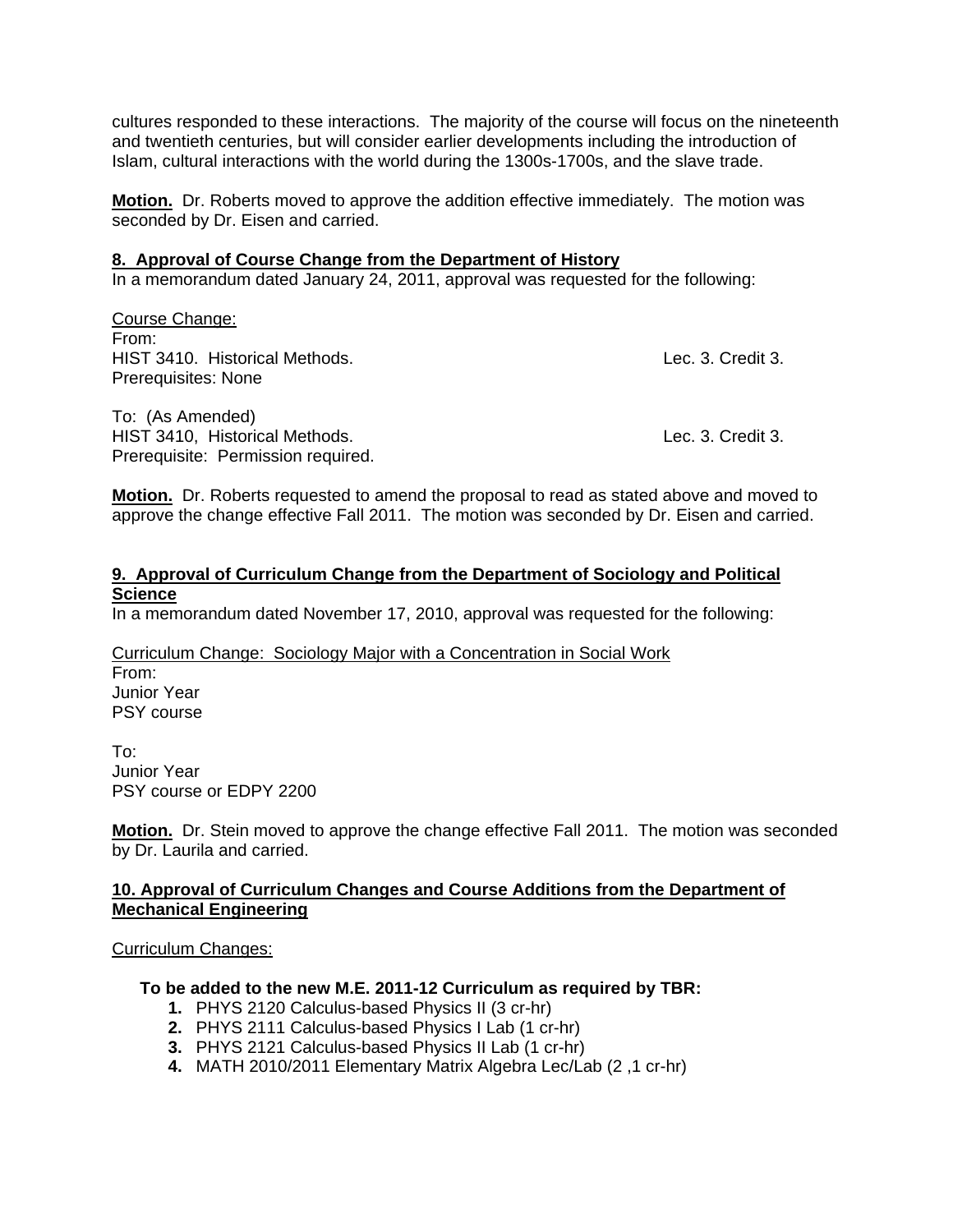# **To be removed as required courses from the new M.E. 2011-12 Curriculum to make room for the above:**

- **1.** CHEM 1120 General Chemistry II (4 cr-hr)
- **2.** MATH 4510 Advanced Mathematics for Engineers (3 cr-hr)
- **3.** ISE 3110 Principles of Engineering Economy (2 cr-hr)
- **4.** ECE 3810/3860 Fund of Electrical Engineering, Lec & Lab (3 & 1 cr-hr) Note: To be replaced by ECE 2010 Electric Circuits I (3 cr-hr) as a required course
- **5.** ENGR 1020 Connections to Engineering and Technology (1 cr-hr) To be moved outside the 128 cr-hr M.E. curriculum as only a University requirement

# **New courses to be added to M.E. 2011-12 Curriculum:**

**1.** ME 3001 Mechanical Engineering Analysis (3 cr-hr) as an upgrade to ME 2001 Elem Mech Engr Analysis (2 cr-hr) by content addition and change

**2.** ME 3900 Design and Professionalism (3 cr-hr) as an upgrade to ME 3910 M.E. Seminar (1 cr- hr) by content addition and change

**Motion.** Dr. Hoy moved to approve the changes and additions effective Fall 2011. The motion was seconded by Dr. Elsawy.

Dr. Mills stated he will vote no on the proposal due to the fact that content of MATH 4510 was being included the new ME 3001 course.

A vote was taken with one vote against the proposal. The motion carried.

#### **11. For Information Only - Adding Prerequisite to UNIV 1020 equivalent courses from the College of Engineering**

In a memorandum dated February 3, 2011, approval was requested for the following:

#### Course Change:

Add prerequisite of "Freshman Standing" to CEE 1020, CHE 1010, CSC 1020, and ENGR 1020

# **12. Approval of Course Addition and Changes from the Department of Civil and Environmental Engineering**

In a memorandum dated February 4, 2011, approval was requested for the following:

A. COURSE ADDITIONS:

CEE 3000. Civil Engineering Graphics. Lab 4. Credit 2. Prerequisite: Junior Standing. The course introduces students to the use of computer aided design and drafting software (CADD) and to instruct students in best practices for preparing Civil Engineering drawings.

- B. Course Changes:
	- 1) **From**:

CEE 2110. Engineering Mechanics – Statics. Lec. 3. Credit 3.

Prerequisite: ENGR 1120 and MATH 1920. Corequisite: PHYS 2110. Vector algebra, resultants, equilibrium, friction, centroids, inertia, trusses, machines and frames, beam shear and moments.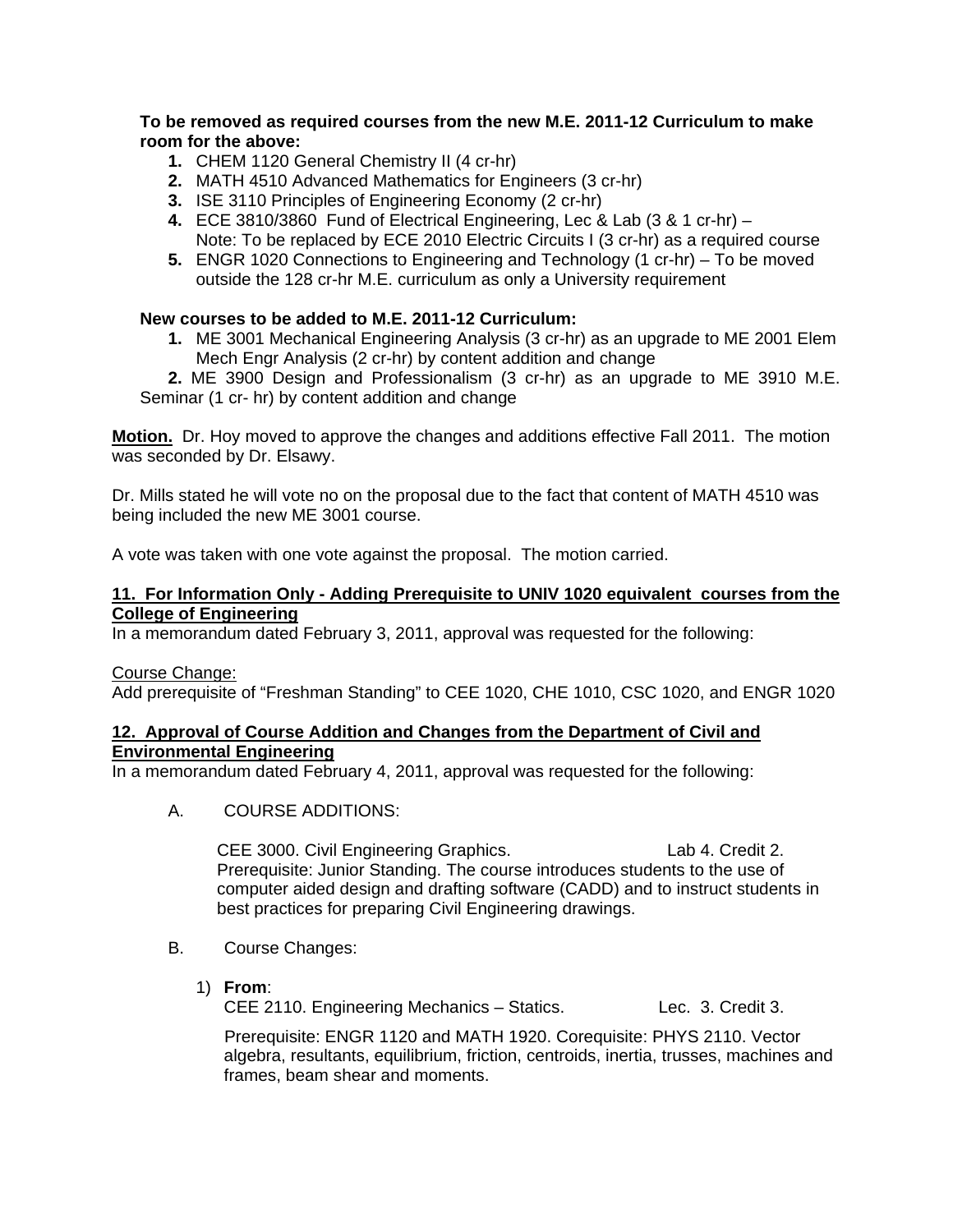# **To:**

CEE 2110. Engineering Mechanics – Statics. Lec. 3. Credit 3. Prerequisite: ENGR 1120, MATH 1920 and PHYS 2110 (PHYS 2110 may be taken concurrently). Vector algebra, resultants, equilibrium, friction, centroids, inertia, trusses, machines and frames, beam shear and moments.

# 2) **From**:

CEE 3020. Surveying. Lec. 2. Lab. 2. Credit 3. Prerequisites: ENGR 1120 and MATH 2110. Introduction to the fundamental principles, instruments and techniques associated with surveying for highway purposes.

 **To:** 

CEE 3020. Surveying. Lec. 2. Lab. 2. Credit 3 Prerequisites: MATH 2110. Introduction to the fundamental principles, instruments and techniques associated with surveying for highway purposes.

**Motion.** Dr. Huo moved to approve the addition and changes effective Fall 2011. The motion was seconded by Dr. Elsawy and carried.

## **13. Approval of Course Additions from the Department of Chemical Engineering**

In a memorandum dated February 3, 2011, approval was requested for the following:

Course Additions:

CHE 4971, 4972, 4973 Special Topics in Chemical Engineering Credit 1, 2, 3. Special Topics in Chemical Engineering taught on an as need basis.

**Motion.** Dr. Oyanader, representing Dr. Arce, moved to approve the addition effective Fall 2011. The motion was seconded by Dr. Elsawy.

#### **14. Approval of Course Additions, Changes and Curriculum Changes from the Department of Electrical and Computer Engineering**

In a memorandum dated February 7, 2011, approval was requested for the following:

Course Additions:

- 1. ECE 2011. Electrical Engineering Laboratory I. Lab 3. Credit 1. Prerequisite: ECE 2010. (ECE 2010 may be taken concurrently). Introduction to electrical and electronic components, circuits, test equipment, and measurement techniques.
- 2. ECE 3060. Electrical Engineering Laboratory II. Lab 3. Credit 1. Prerequisite: ECE 2011, ECE 2020, ECE 3010 and ECE 3300. (ECE 2020, ECE 3010 and/or ECE 3300 may be taken concurrently). Electrical and electronic circuits and measurement techniques. amplifiers, active and passive filters, switching circuits.
- 3. ECE 4910. Professional Issues in Electrical and Computer Engineering. Lec.1. Rec. 1, Credit 1.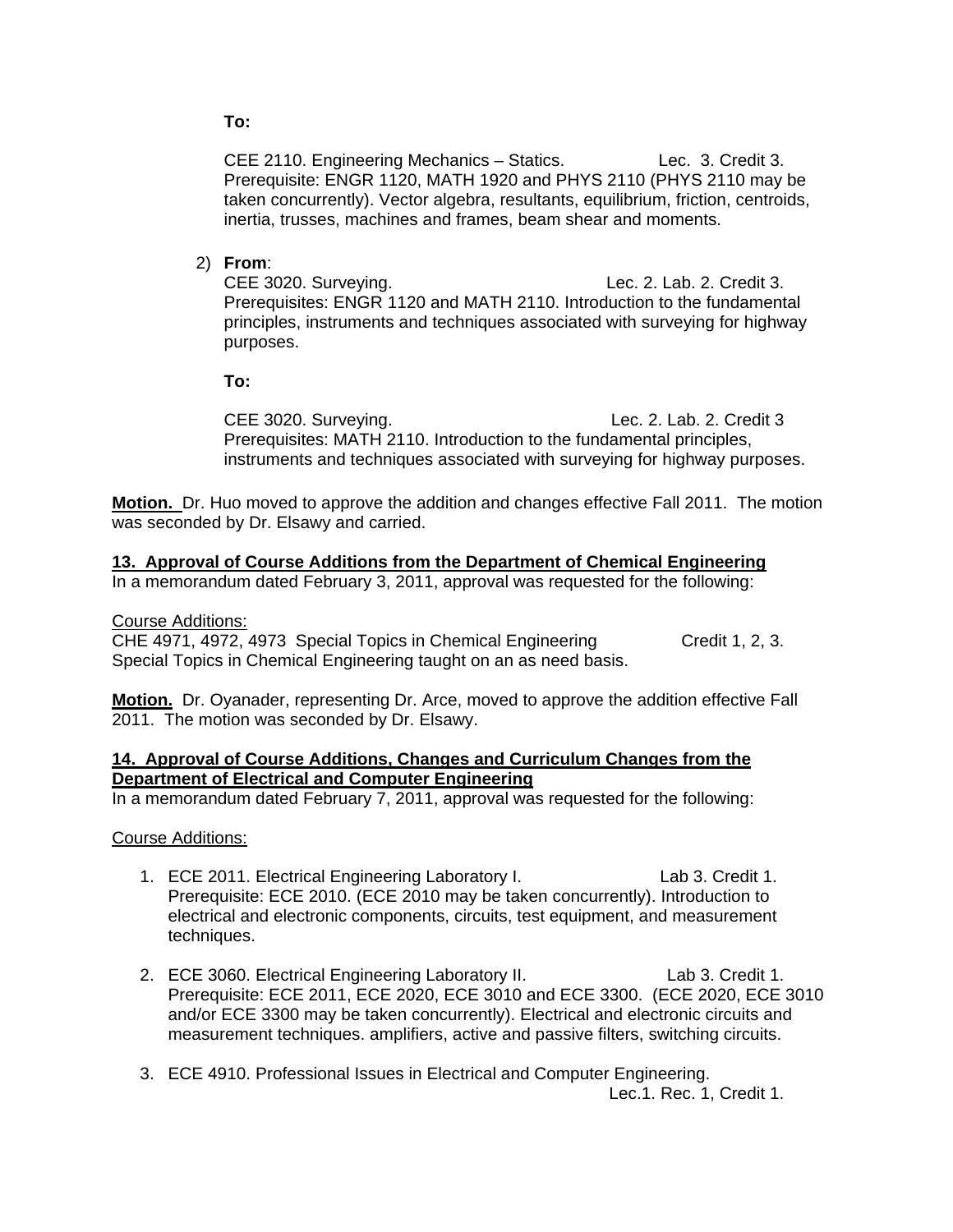Prerequisites: SPCH2410 or PC2500 and Junior or Senior Standing. Professional topics in engineering, verbal technical communications.

4. ECE 4961. Capstone Design I. Lec.1. Lab. 6. Credit 3. Prerequisites: ECE 3060, ECE 2110, ECE 3010, ECE 3300, and ECE 4910. (ECE 4910 may be taken concurrently). The first in a sequence of two capstone design project courses. Student teams will complete an industry client-driven system design project. Teamwork, leadership, project planning and management, specification, budgeting, design review, implementation, testing, weekly reporting, documentation, and oral presentation.

#### Course Changes:

The following courses involve prerequisite and/or minor changes necessitated by the rearrangement of course and course number changes.

## From:

ECE 2010. Electric Circuits I. Lec. 3. Credit 3.

 Prerequisites: MATH 1920, MATH 2120 and ECE 2000. (MATH 2120 and/or ECE 2000 may taken concurrently). Introduction to electric circuit quantities and components, systematic application of Ohm's and Kirchhoff's laws, superposition, Thévenin and Norton theorems, operational amplifiers, RL and RC transients, and circuit simulation with SPICE.

## To:

ECE 2010. Electric Circuits I. Lec. 3. Credit 3.

 Prerequisites: MATH 1920 and MATH 2120. (MATH 2120 may taken concurrently). Introduction to electric circuit quantities and components, systematic application of Ohm's and Kirchhoff's laws, superposition, Thévenin and Norton theorems, operational amplifiers, RL and RC transients, and circuit simulation with SPICE.

#### From

 ECE 2020. Electric Circuits II. Lec. 3, Credit 3. Prerequisites: ECE 2000, ECE 2010 and MATH 2120. Laplace transform methods for electric circuit analysis. Sinusoidal steady-state and power, mutual inductance, 3-phase circuits, frequency response, Bode plots, resonance and filters. Circuit simulation with **SPICE** 

# To:

ECE 2020. Electric Circuits II. Lec. 3, Credit 3. Prerequisites: ECE 2010 and MATH 2120. Laplace transform methods for electric circuit analysis. Sinusoidal steady-state and power, mutual inductance, 3-phase circuits, frequency response, Bode plots, resonance and filters. Circuit simulation with SPICE

# From:

 ECE 3010. Signals and Systems. Lec. 3. Credit 3. Prerequisites: ECE 2020 and MATH 2120 Time-domain and frequency-domain analysis of signals and systems, applications of Fourier series, Fourier transform, and Laplace transform in circuits and systems; Analog filters.

To:

ECE 3010. Signals and Systems. Lec. 3. Credit 3.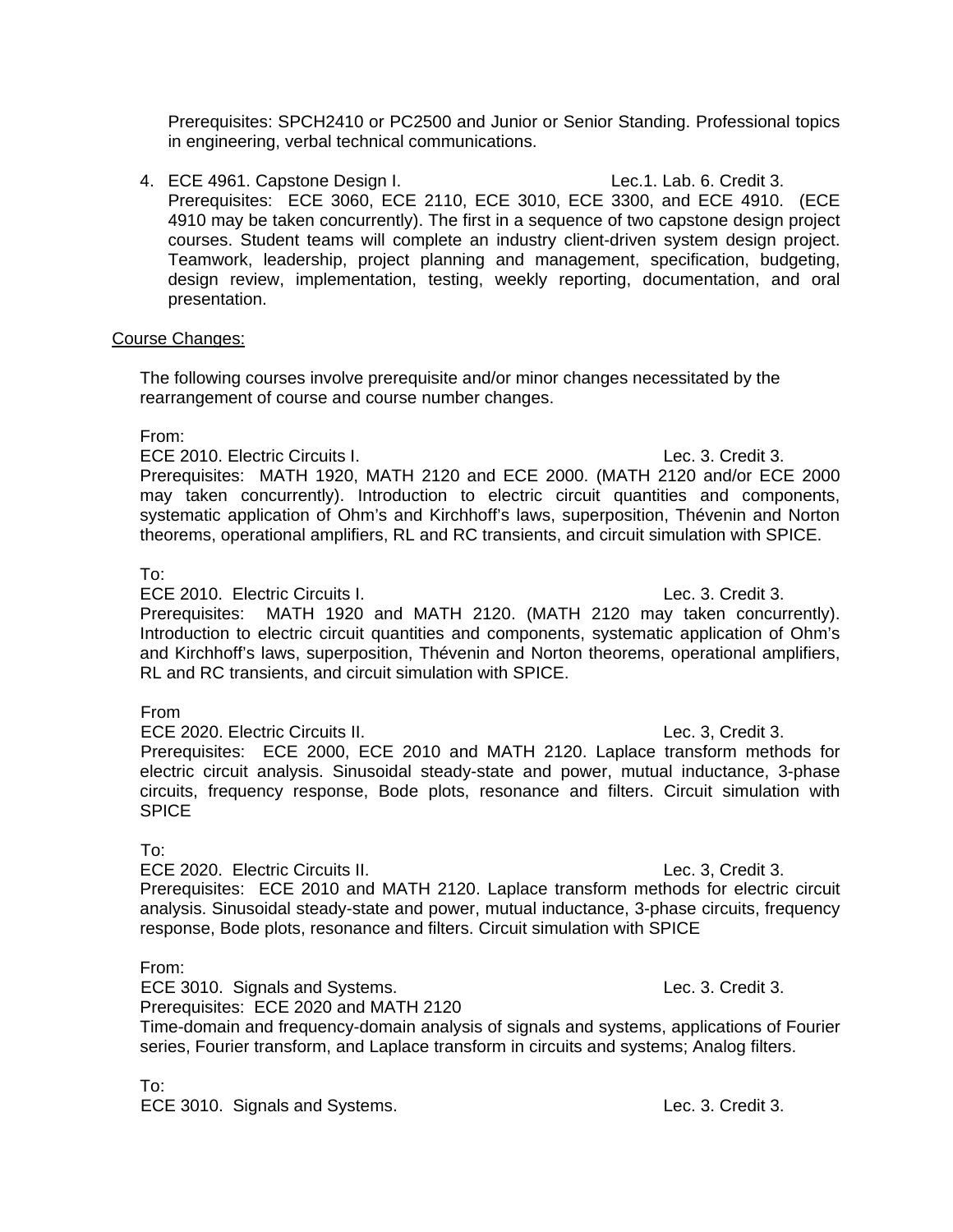Prerequisites: ECE 2010 and MATH 2120. Time-domain and frequency-domain analysis of signals and systems, applications of Fourier series, Fourier transform, and Laplace transform in circuits and systems; Analog filters.

### From:

ECE 3160. Digital Systems Laboratory. Lab 3. Credit 1. Prerequisites: ECE 2060 and ECE 2110. Hardware considerations and performance of combinational and sequential digital devices including gates, flip-flops, multiplexors, and decoders.

## To:

ECE 3160. Digital Systems Laboratory. Lab 3. Credit 1. Prerequisites: ECE 2011 and ECE 2110. Hardware considerations and performance of combinational and sequential digital devices including gates, flip-flops, multiplexors, and decoders.

# From:

ECE 3260. Control System Laboratory. Lab. 3. Credit 1. Prerequisites: ECE 2060 and ECE 3210. Simulation of dynamic systems. Demonstration of control system analysis and design techniques using hardware experiments. (ECE 3210 may be taken concurrently).

# To:

ECE 3260. Control System Laboratory. Lab. 3. Credit 1. Prerequisites: ECE 3060 and ECE 3210. (ECE 3210 may be taken concurrently). Simulation of dynamic systems. Demonstration of control system analysis and design techniques using hardware experiments.

# From:

ECE 3270. Programmable Logic Controller Laboratory. Lab. 3. Credit 1. Prerequisites: ECE 2020, ECE 2060 and ECE 2110. Introduction to Ladder Logic Programming, Relays, PLC in Automation & Control, Safety, Hardware Troubleshooting, Hands-on laboratory experiments and projects.

# To:

ECE 3270. Programmable Logic Controller Laboratory. Lab. 3. Credit 1. Prerequisites: ECE 2020, ECE 3060 and ECE 2110. Introduction to Ladder Logic Programming, Relays, PLC in Automation & Control, Safety, Hardware Troubleshooting, Hands-on laboratory experiments and projects.

# From:

ECE 3360. Electronics Laboratory. Lab. 3. Credit 1. Prerequisites: ECE 2060 and ECE 3300. Diodes, BJTs, FETs and amplifier circuits. ECE 3300 can be taken concurrently.

To:

ECE 3360. Electronics Laboratory. Lab. 3. Credit 1. Prerequisites: ECE 3060 and ECE 3300. Diodes, BJTs, FETs and amplifier circuits.

From:

ECE 3560. EM Simulation Laboratory. Lab. 3. Credit 1.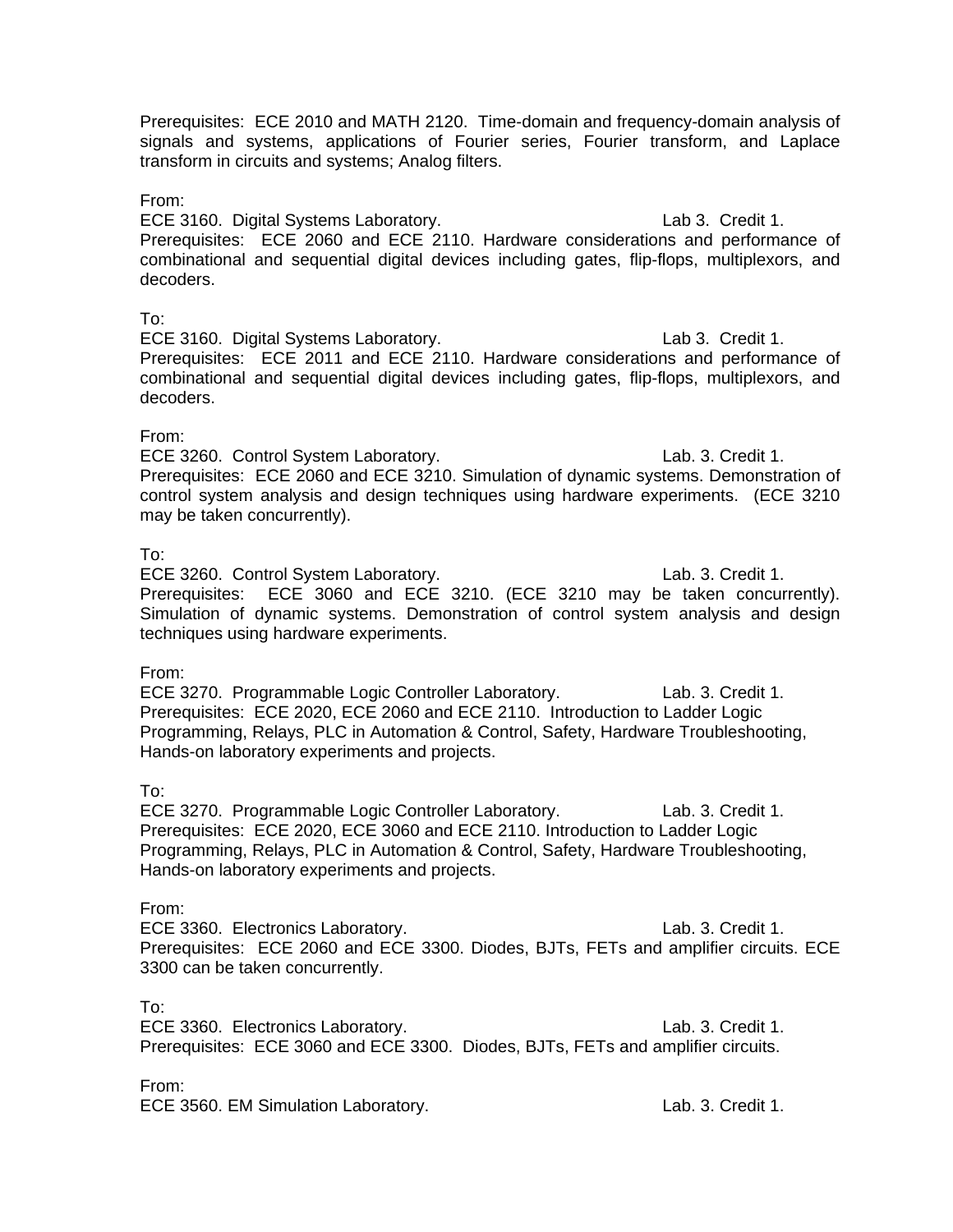Prerequisites: ECE 2060, ECE 3510. Simulation and design of phenomena and devices with EM fields and waves.

To:

ECE 3560. EM Simulation Laboratory. Lab. 3. Credit 1. Prerequisites: ECE 3060 and ECE 3510. Simulation and design of phenomena and devices with EM fields and waves.

# From:

ECE 3660. Electric Power Laboratory. Lab. 3, Credit 1. Prerequisites: ECE 2060 and ECE3610. Operation of various power system components, design tests of transformers, speed control characteristics of various types of motors and generators, and computer simulation of power system operation.

## To:

ECE 3660. Electric Power Laboratory. The state of the second lab. 3. Credit 1. Prerequisites: ECE 3060 and ECE3610. Operation of various power system components, design tests of transformers, speed control characteristics of various types of motors and generators, and computer simulation of power system operation

# From:

ECE 3760. Telecommunications Laboratory. Lab. 3. Credit. 1. Prerequisites: ECE 2060 and ECE 3710. Telecommunication system measurements.

## To:

ECE 3760. Telecommunications Laboratory. Lab. 3. Credit 1. Prerequisites: ECE 3060 and ECE 3710. Telecommunication system measurements.

#### From:

 ECE 4020(5020). Digital Signal Processing. Lec. 3. Credit 3. Prerequisites: ECE 3020 and ECE 3120. Introduction to the theory and practice of discretetime signals and systems. A/D and D/A conversion, filter design, DSP Architecture and implementation, programming, DSP applications.

#### To:

ECE 4020(5020). Digital Signal Processing. Lec. 3. Credit 3. Prerequisite: ECE 3020 and ECE 3120. (ECE 3120 may be taken concurrently). Introduction to the theory and practice of discrete-time signals and systems. A/D and D/A conversion, filter design, DSP Architecture and implementation, programming, DSP applications.

From:

ECE 4970. Senior Capstone Design II. Capstone Rec. 1. Lab. 3. Credit 2. Prerequisite: ECE 4960. The second in a sequence of two Senior capstone design project courses. Student teams will complete an industry client-driven system design project. Teamwork, leadership, project planning and management, specification, budgeting, design review, implementation, testing, weekly reporting, documentation, and oral presentation.

To:

ECE 4970. Capstone Design II. Can be a series of the case of the Lec. 1. Lab. 3. Credit 2.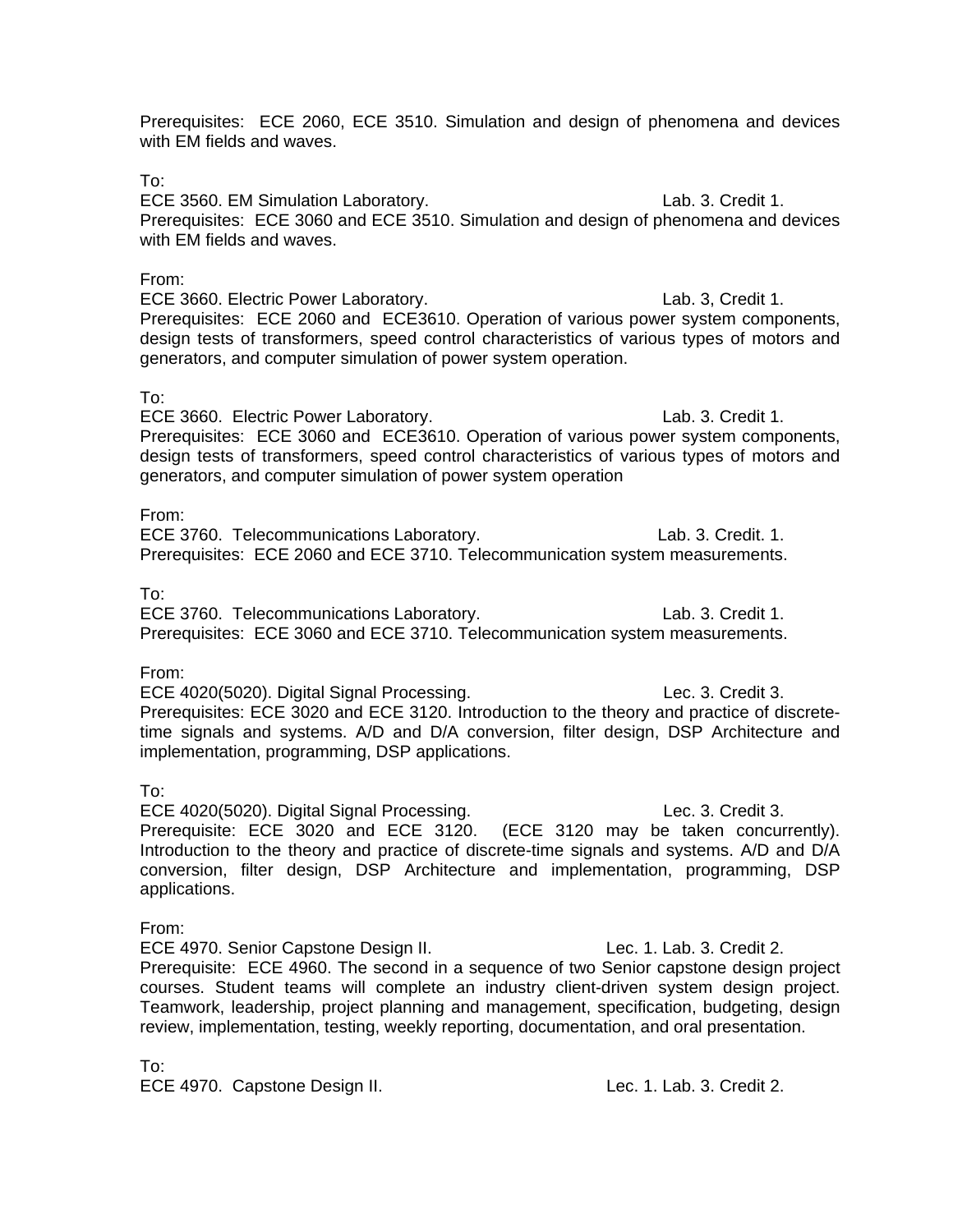Prerequisite: ECE 4961. The second in a sequence of two Senior capstone design project courses. Student teams will complete an industry client-driven system design project. Teamwork, leadership, project planning and management, specification, budgeting, design review, implementation, testing, weekly reporting, documentation, and oral presentation.

Curriculum Changes:

# **A1. BSEE Curriculum**

Delete the following courses (total 10 hrs.): (number in parenthesis represents credit hours) ECE 2000(2), 2060(1), and 4960(2) One ECE lab elective (1 hr.) ISE 3920(3) ENGR 1020(1)

 Add the following courses (total 10 hrs.): (Number in parenthesis represents credit hours) Math 2010(2), 2011(1) ECE 2011(1), 3060(1), 4910(1), 4961(3) CSC 2101(1)

# **A2. BSCmpE Curriculum**

Delete the following courses (total 14 hrs.): (Number in parenthesis represents the credit hours) CSC 2120(3), 2121(1) and 3402(2) ECE 2000(2), 2060(1), 4960(2) ISE 3920(3)

 Add the following courses (total 14 hrs.): (Number in parenthesis represents the credit hours) Math 2010(2) and 2011(1) CSC 2101(1), 3030(1), and 4200(3) ECE 2011(1), 3060(1), 4910(1), and 4961(3)

**Motion.** Dr. Rajan moved to approve the changes effective Fall 2011. The motion was seconded by Dr. Huo and carried.

## **15. Approval of Course Change from the Department of Manufacturing and Industrial Technology**

In a memorandum dated February 03, 2011, approval was requested for the following:

# **From:**

**MIT 3560. Advanced Welding.** The same section of the Lec. 1. Lab. 4. Credit 3. Prerequisite: MIT 3460 or consent of instructor. An in-depth experience in welding and inspection procedures.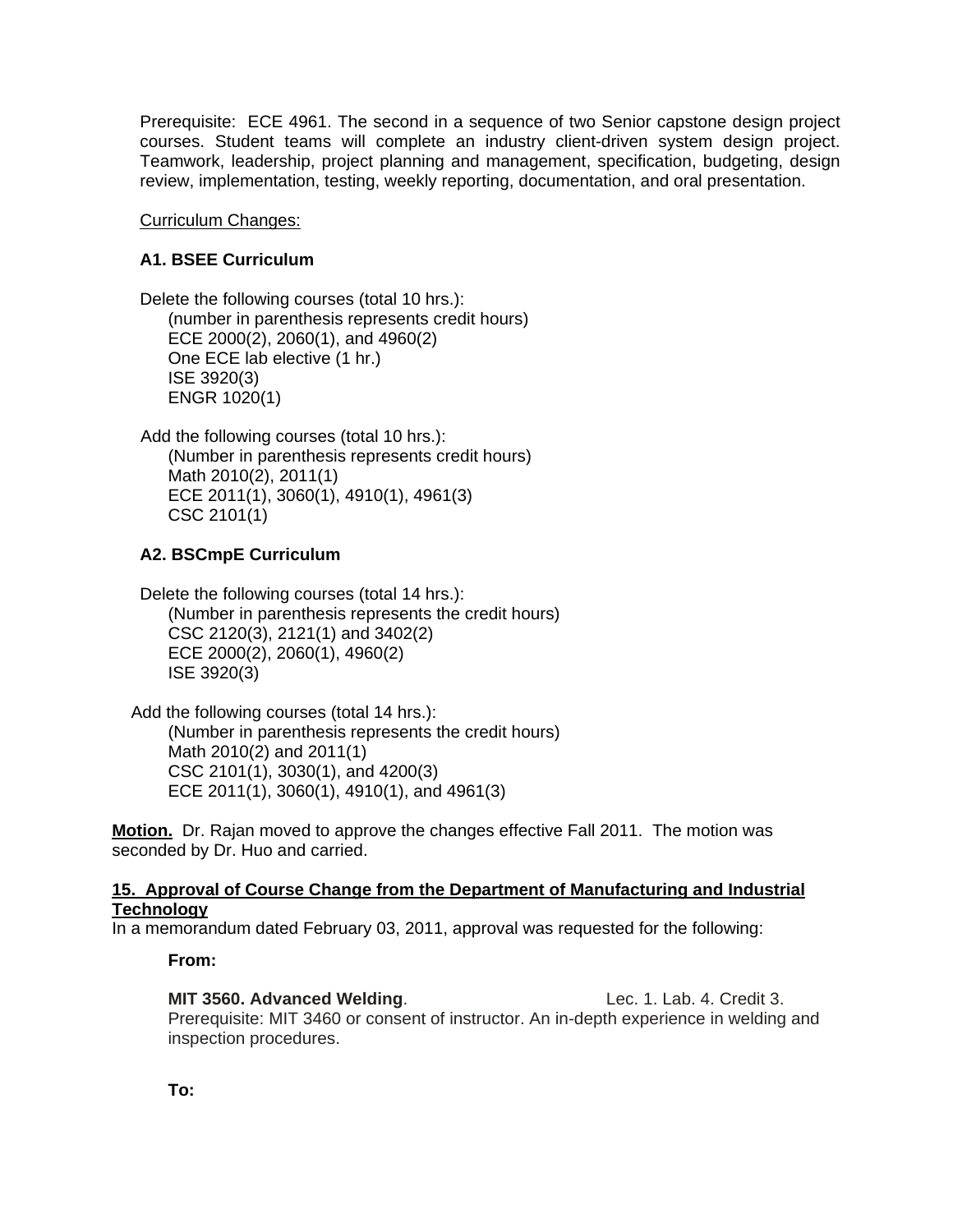#### **MIT 3560. Advanced Welding**. **Lec. 2. Lab. 2. Credit 3.**

Prerequisite: MIT 2063 or consent of instructor. An in-depth experience in welding and inspection procedures.

#### **From:**

**MIT 3710. Methods Design and Work Measurement**. Lec. 2. Credit 2. Prerequisite: Junior Standing, MIT 1110. Introduction to concepts and the practice of methods improvement and work measurement.

#### **To:**

**MIT 3710. Methods Design and Work Measurement**. Lec. 2. Credit 2. Prerequisite: Junior Standing, MIT 1110. Introduction to concepts and the practice of methods improvement and work measurement for lean manufacturing.

#### **From:**

**MIT 3730. Quality Assurance. Lec. 2. Credit 2.** Prerequisite: Junior Standing, MIT 1110. Methods for controlling the quality of materials and products in production systems.

#### **To:**

**MIT 3730. Quality Assurance. Lec. 2. Credit 2. Lec. 2. Credit 2.** Prerequisite: Junior Standing, MIT 1110. Using 6-Sigma methods for controlling the quality of materials and products in production systems.

**Motion.** Dr. Elsawy moved to approve the changes effective Fall 2011. The motion was seconded by Dr. Oyanader and carried.

# **16. Approval of Course Additions, Changes and Curriculum Change from the Department of Exercise Science , Physical Education and Wellness**

In a memorandum dated January 25, 2011, approval was requested for the following:

#### **Course Additions:**

EXPW 3132. School Health Pedagogy and Practicum. Lec. 2, Lab 1, Credit 3. Prerequisite: EXPW 2130, Licensure major. Curriculum design, instructional methodology and supervised practicum in health education.

EXPW 4711 Analysis & Development of Sport Skills. Credit 4. Prerequisite: Licensure major acceptance into Upper Division Teacher Education. Instructional methods in developing and analyzing skills necessary to successfully teach sports at the secondary level.

EXPW 4721. Methods of Elementary Movement. CRED Credit 4. Prerequisite: Licensure major and acceptance into Upper Division Teacher Education. Instructional methods in motor skills and movement concepts, including rhythms and gymnastics**.** 

EXPW 4871. Residency One. Credit 5. Pre-requisite: Licensure major, acceptance into Upper Division Teacher Education and completion of EXPW 4711 and 4721 with a grade of B or higher. Co-requisite: EXPW 4872.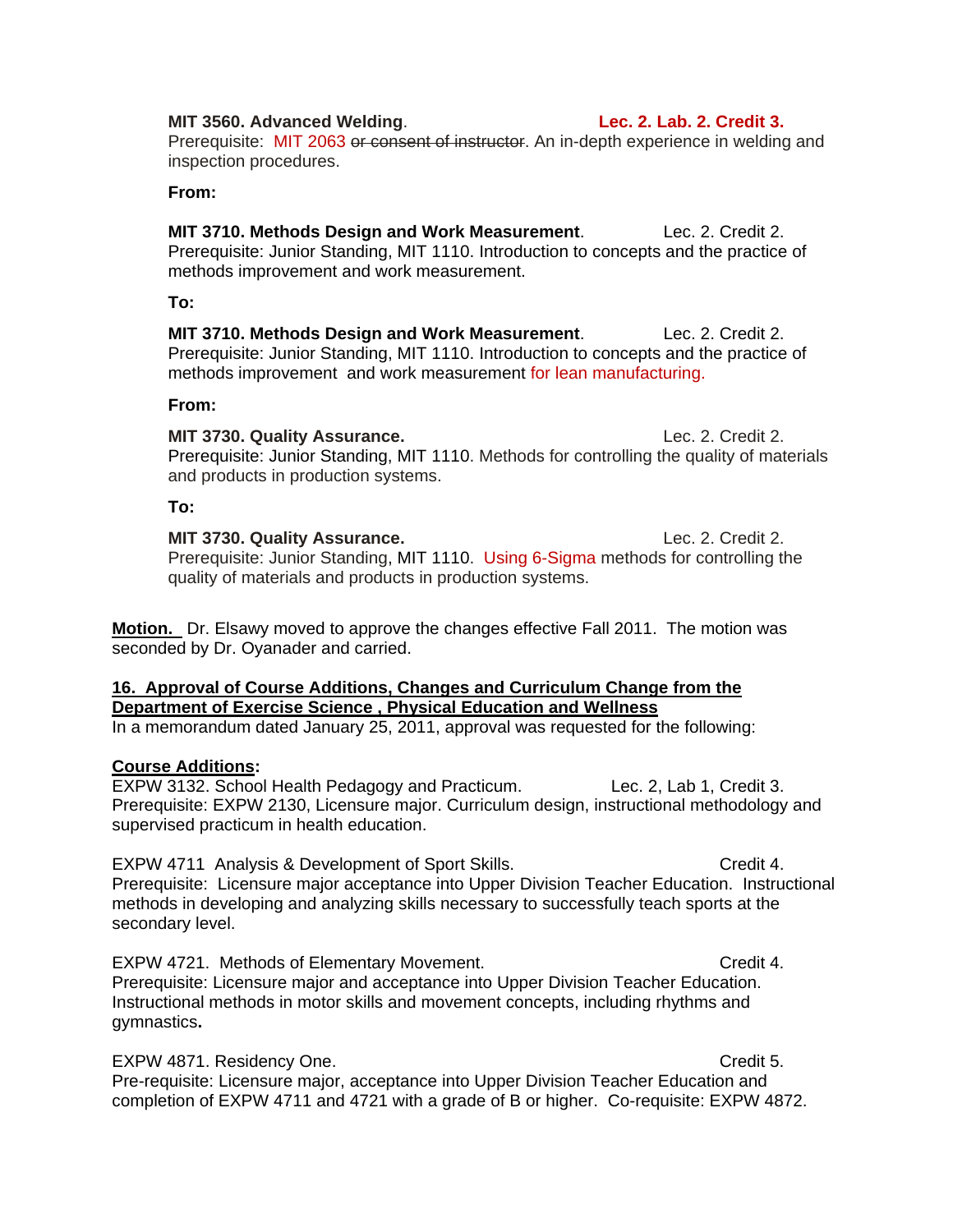Supervised experience in authentic teaching of elementary and secondary physical education classes (Fall only).

EXPW 4872. Professional Seminar I. Credit 5.

Corequisite: EXPW 4871. Problem-based learning experiences related to assessment, evaluation and curriculum design for elementary and secondary physical education (Fall only).

EXPW 4881. Residency Two. Credit 10.

Prerequisite: Licensure major, acceptance into Upper Division Teacher Education and completion of EXPW 4871 and 4872 with a grade of B or higher. Co-requisite: EXPW 4882. Supervised experience in full-time teaching of elementary and secondary physical education (Spring only).

EXPW 4882.Professional Seminar II. Credit 2.

Corequisite: EXPW 4881. Seminar on issues related to the interrelationships among school, culture and society; a historical, philosophical and sociological analysis (Spring only).

# **Course Deletions**:

- EXPW 2140. Team Sports
- EXPW 2141. Individual and Dual Sports.

EXPW 2142. Teaching Team and Individual Sports.

- EXPW 3010. Dance, Gymnastics and Movement Concepts.
- EXPW 3130. School Health Pedagogy and Practicum.

EXPW 4710 Secondary School Curriculum, Pedagogy and Practicum.

EXPW 4720 Elementary School Curriculum, Pedagogy and Practicum.

EXPW 4870 Elementary School Student Teaching.

EXPW 4880 Secondary School Student Teaching.

EXPW 4890 Seminar. Education and Society.

# **Curriculum Change**:

Add:

| EXPW 3132. School Health Pedagogy and Practicum.     | Lec. 2. Lab 1. Credit 3. |
|------------------------------------------------------|--------------------------|
| EXPW 4032. Training for Performance.                 | Lec 3. Credit 3.         |
| EXPW 4711. Analysis and Development of Sport Skills. | Credit 4.                |
| EXPW 4721. Methods of Elementary Movement.           | Credit 4.                |
| EXPW 4871. Residency One.                            | Credit 5.                |
| EXPW 4872. Professional Seminar I.                   | Credit 5.                |
| EXPW 4881. Residency Two.                            | Credit 10.               |
| EXPW 4882. Professional Seminar II.                  | Credit 2.                |

Delete:

| EXPW 2140. Team Sports.                                          | Lec. 2. Lab 2. Credit 2.                                                                                                                                                                                                                                                                                                                                                             |
|------------------------------------------------------------------|--------------------------------------------------------------------------------------------------------------------------------------------------------------------------------------------------------------------------------------------------------------------------------------------------------------------------------------------------------------------------------------|
| EXPW 2141. Individual and Dual Sports.                           | Lec. 2. Lab. 2. Credit 2.                                                                                                                                                                                                                                                                                                                                                            |
| EXPW 2142. Teaching Team and Individual Sports.                  | Lec. 2. Credit 2.                                                                                                                                                                                                                                                                                                                                                                    |
| EXPW 3010. Dance, Gymnastics and Movement Concepts.              | Lec. 1. Lab. 1. Credit 2.                                                                                                                                                                                                                                                                                                                                                            |
| EXPW 3132. School Health Pedagogy and Practicum.                 | Lec. 1. Lab. 4. Credit 2.                                                                                                                                                                                                                                                                                                                                                            |
| EXPW 4710. Secondary School Curriculum, Pedagogy and Practicum.  |                                                                                                                                                                                                                                                                                                                                                                                      |
|                                                                  | Lec. 2. Lab. 2. Credit 4.                                                                                                                                                                                                                                                                                                                                                            |
| EXPW 4720. Elementary School Curriculum, Pedagogy and Practicum. |                                                                                                                                                                                                                                                                                                                                                                                      |
|                                                                  | $\overline{a}$ $\overline{a}$ $\overline{b}$ $\overline{a}$ $\overline{b}$ $\overline{a}$ $\overline{a}$ $\overline{a}$ $\overline{a}$ $\overline{a}$ $\overline{a}$ $\overline{a}$ $\overline{a}$ $\overline{a}$ $\overline{a}$ $\overline{a}$ $\overline{a}$ $\overline{a}$ $\overline{a}$ $\overline{a}$ $\overline{a}$ $\overline{a}$ $\overline{a}$ $\overline{a}$ $\overline{$ |

Lec. 3. Lab. 2. Credit 4.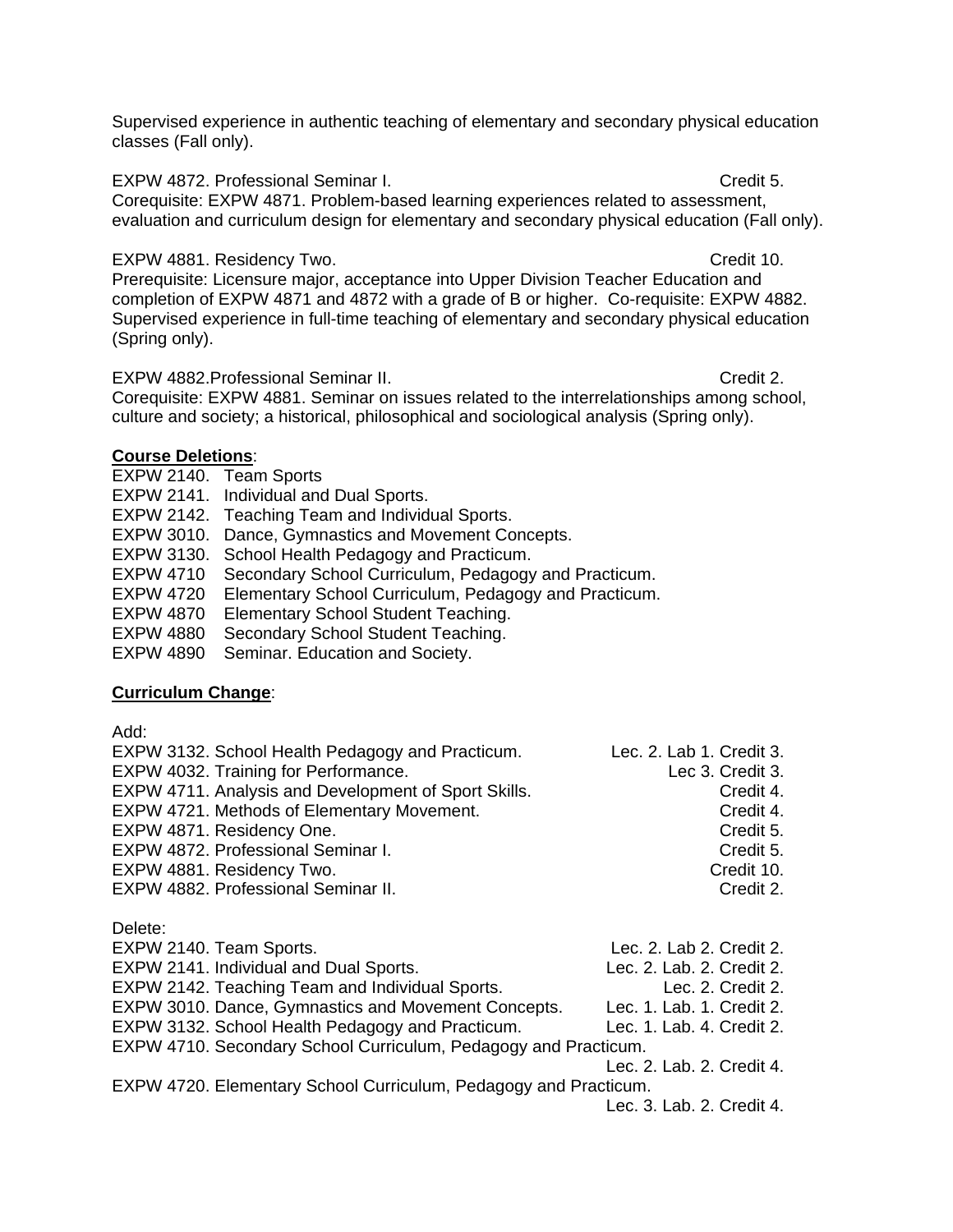EXPW 4870. Elementary School Student Teaching. Credit 5. EXPW 4880. Secondary School Student Teaching. Credit 5. EXPW 4890. Seminar, Education and Society.<br>FOED 1820. Introductory Field Experience. Credit 1. FOED 1820. Introductory Field Experience. FOED 1822. Introductory Field Experience and Orientation. Lab. 3. Credit 1. PHED 1020. Swimming. Credit 1. PHED Activity Class

### Change:

Change ART or MUS 1030 (3) and Humanities/Fine Arts Elective (3) to Humanities / Fine Arts Elective (6).

**Motion.** Ms. Mannle moved to approve the changes effective Fall 2011. The motion was seconded by Mr. LaBar and carried.

#### **17. Approval of Curriculum Change from the Department of Foreign Languages** In a memorandum dated February 8, 2011, approval was requested for the following:

I. **Delete** references to GERM 3510 from the second paragraph of: Foreign Languages-French Option 1; Foreign Languages - German Option 1; Foreign Languages Spanish Option 1

 "The following courses, which require no foreign language background, may not be used as credit substitutes for required Upper Division Foreign Language courses: French 3510; German 3540, 3520, 4510; Spanish 3510, 3550. They may, however, serve as open electives in any curriculum or as credit substitutes for certain lower division Foreign Language courses."

- **II. Replace** all references to GERM 2510 with GERM 2520 as follows:
	- A. Foreign Languages-French Option 1, footnote #2 for Humanities/Fine Art Elective "Art 1030, GERM 2510 2520, MUS 1030, SPAN 2510, SPAN 2550, THEA 1030 or PHIL 1030"
	- B. Foreign Languages-French Option 2, footnote #2 for Humanities/Fine Art Elective

"For the humanities requirement in this option, students must take one English literature course and may use HIST 1010-1020 for the remaining 6 hours of humanities credit, or they may take two English literature courses and one from the following: Art 1030, GERM 2510 2520, MUS 1030, SPAN 2510, SPAN 2550, THEA 1030 or PHIL 1030."

C. Foreign Languages-Spanish Option 1, footnote #2 for Humanities/Fine Art Elective

"Art 1030, GERM 2510 2520, MUS 1030, FREN 2510, THEA 1030 or PHIL 1030"